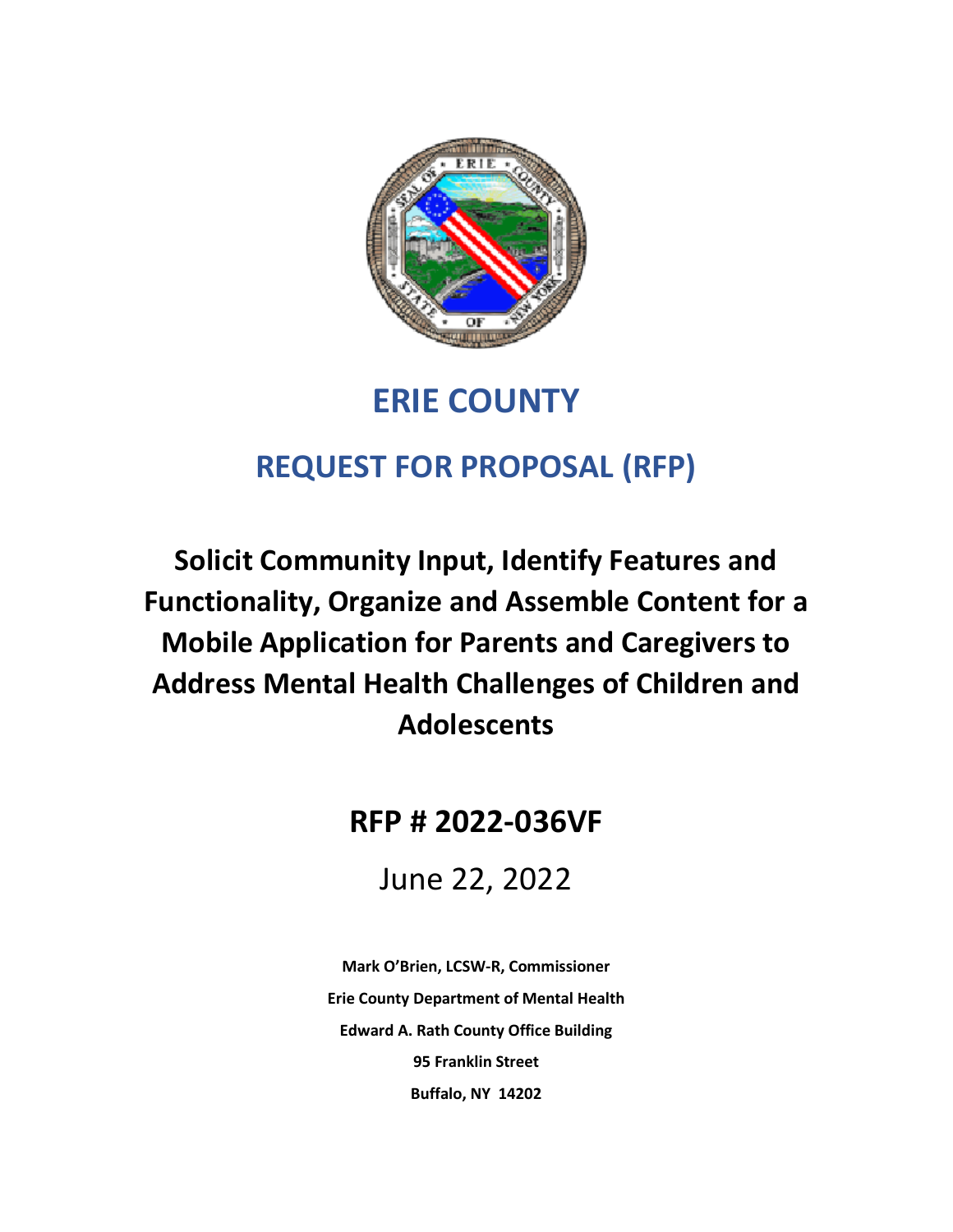#### **I. INTRODUCTION**

The County of Erie, New York (the "County") will be creating a mobile application to help parents and guardians of children and adolescents who are struggling with mental health or behavioral challenges. **The mobile app will provide information for parents and caregivers to recognize common behavioral and mental health conditions, help navigate the behavioral health systems of care for their children by providing information about available services in the community, and will include information about services and resources that support healthy development, social well-being, and access to services.** This project will involve two distinct components: 1) Solicit Community Input, Identify Features and Functionality, Organize and Assemble Content; and 2) Mobile Application Development. **This Request for Proposal is for the first component – Solicit Community Input, Identify Features and Functionality, Organize and Assemble Content.** A second Request for Proposal will be posted in the fall of 2022 for the Mobile Application Development component.

The County is currently seeking proposals for the Solicit Community Input, Identify Features and Functionality, Organize and Assemble Content component that will inform the creation of a mobile application for parents and caregivers to address mental health challenges of children and adolescents.

Mental and behavioral health challenges were getting worse for children and adolescents before the COVID-19 pandemic and the impacts of the pandemic exacerbated the increased need for mental health services. Children and families have faced a myriad of challenges over the past two years, including social isolation, financial hardship, grief and loss, academic struggles and a disruption of their lives from what they knew before the pandemic. Marginalized communities, including communities of color, LGBTQAI+ youth, youth with disabilities, and families living in poverty, suffered mental health disparities before the pandemic, with those disparities exacerbated as a result. Parents and educators report that children are dealing with increased anxiety and depression, school violence and safety concerns, increased stress at home, unstable housing and increased homelessness, and greater financial stressors.

Additional information regarding the mental health challenges facing children and adolescents can be found in the 2021 U.S. Surgeon General's Advisory, Protecting Youth Mental Health [\(https://www.hhs.gov/sites/default/files/surgeon-general-youth-mental-health-advisory.pdf\)](https://www.hhs.gov/sites/default/files/surgeon-general-youth-mental-health-advisory.pdf), the Centers for Disease Control and Prevention Report, Mental Health Surveillance Among Children – United States, 2013-2019 [\(https://www.cdc.gov/mmwr/volumes/71/su/su7102a1.htm?s\\_cid=su7102a1\\_w\)](https://www.cdc.gov/mmwr/volumes/71/su/su7102a1.htm?s_cid=su7102a1_w), and Changes in Pediatric Emergency Department Visits Associated with Mental Health Conditions Before and During the COVID-19 Pandemic – United States, January 2019-January 2022 [\(https://www.cdc.gov/media/mmwrnews/2022/02025.html#anchor\\_1645709498505\)](https://www.cdc.gov/media/mmwrnews/2022/02025.html#anchor_1645709498505).

This Request for Proposal for Solicit Community Input, Identify Features and Functionality, Organize and Assemble Content will require the selected Proposer to meet with potential end users of the mobile application (parents and caregivers, school personnel, mental health providers who work with children and adolescents) to understand the needs of the end users and identify the features and functionality that the community would like to see in the mobile application. The process of gathering community input must include engagement of communities of color, LGBTQAI+ youth and their families, families of youth with disabilities, families living in poverty, and those from rural, suburban, and urban communities. Based on this community input, the Proposer will compile the information and develop a plan for how the information should be organized within the mobile application and identify the functionality requirements for the mobile application. The Proposer will also need to identify and provide all of the content that will be required to create the mobile application. Content will include informational resources, links, and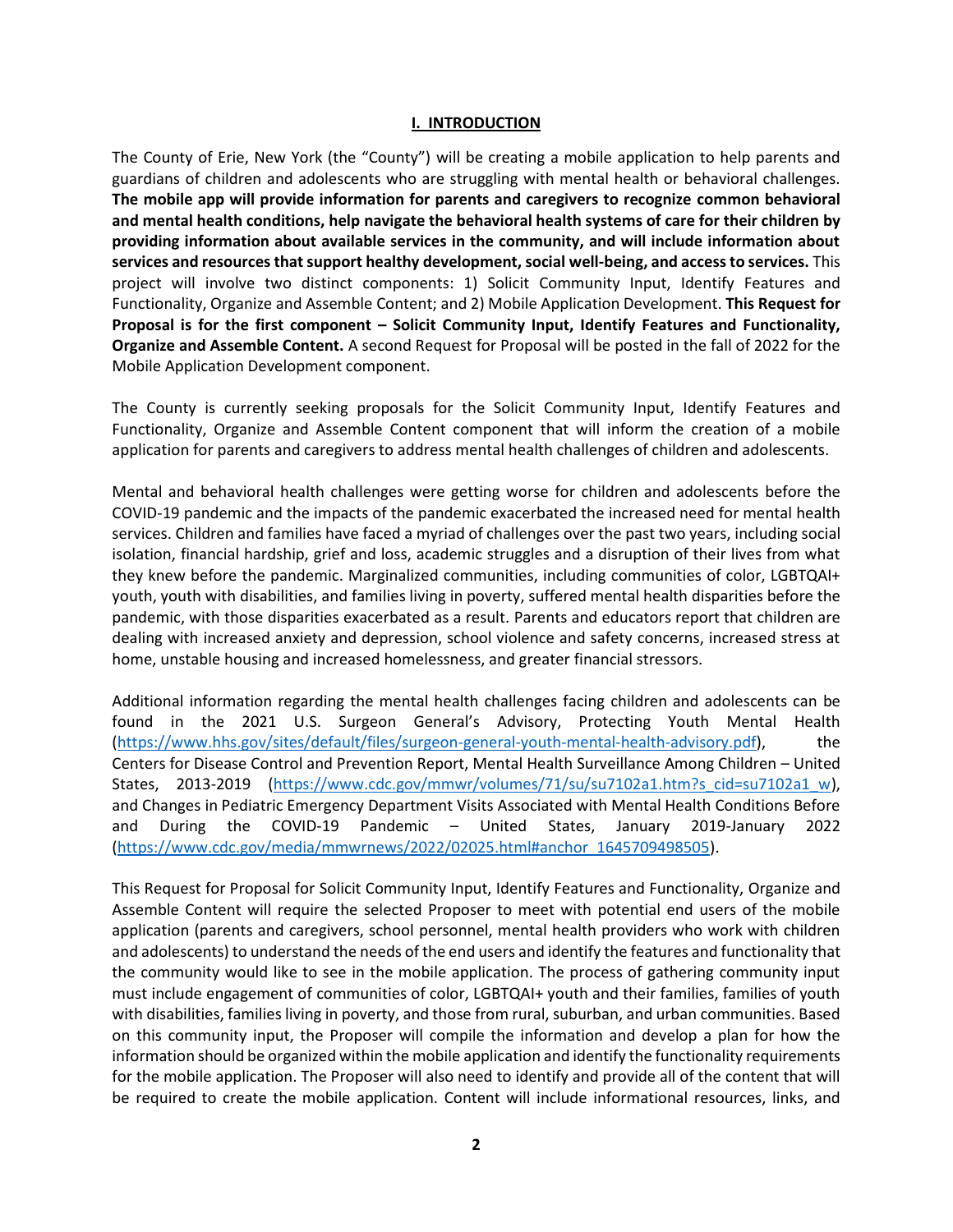information about available resources. It is expected that most, if not all, of the content can be obtained from publicly available sources including, but not limited to, governmental websites (federal, New York State, local). The content should also provide links to resources in Erie County. The mobile application will bring together the resources available in Erie County into a user-friendly, easy-to-navigate platform. The Solicit Community Input, Identify Features and Functionality, Organize and Assemble Content component will organize and compile all of the elements to be included on the mobile application.

Proposers interested in providing this service are invited to respond to this request. It is the County's intent to select the Proposer(s) that provides the best solution for the County's needs.

The County reserves the right to amend this RFP. The County reserves the right to reject any or all of the proposals, or any part thereof, submitted in response to this RFP, and reserves the right to waive formalities, if such action is deemed to be in the best interest of the County. The County reserves the right to request additional information from any Proposer. While it is expected that a single award will result for this RFP solicitation, the County reserves the right to award negotiated contracts to one or more Proposers. Proposals received shall be considered to remain in effect for no less than six (6) months and for no more than eighteen (18) months from date of receipt.

**IMPORTANT:** APPLICATIONS THAT ARE NOT 100% COMPLETE AS SPECIFIED WITHIN THIS RFP, EXCEED THE SPECIFIED PAGE LIMITS, OR ARE NOT RECEIVED BY THE SPECIFIED DUE DATE AND TIME WILL NOT BE REVIEWED. ACCORDINGLY, PLEASE READ THE INSTRUCTIONS CAREFULLY SINCE CRITICAL INFORMATION IN THESE REGARDS MIGHT ONLY BE PRESENTED ONE TIME.

The County will only contract with firms that do not discriminate against employees or applicants for employment because of race, creed, color, national origin, sex, age, disability, marital status, sexual orientation, citizenship status or any other status protected by New York State and Federal laws.

# **II. FUNDING AND BUDGET**

A maximum of **\$70,000** is available for Solicit Community Input, Identify Features and Functionality, Organize and Assemble Content for a Mobile Application for Parents and Caregivers to Address Mental Health Challenges of Children and Adolescents.

More than one provider may be selected for funding for this project.

# **III. PROPOSAL SCHEDULE**

#### **A. ANTICIPATED SCHEDULE OF PROPOSAL**

The following schedule is for informational purposes only. The County reserves the right to amend this schedule at any time.

#### **June 22, 2022 Issue RFP:**

The RFP and related attachments can be found and downloaded at the Erie County Department of Mental Health website at [https://www3.erie.gov/mentalhealth/request-proposals.](https://www3.erie.gov/mentalhealth/request-proposals)

#### **June 27, 2022 by 5pm Deadline for Written Questions to be Submitted:**

**Written Questions** should be **sent by email** t[o Melissa.Stark@erie.gov.](mailto:Melissa.Stark@erie.gov) All questions need to be **received no later** than **June 27, 2022 at 5:00pm**. Be sure to include "**Question - RFP# 2022-**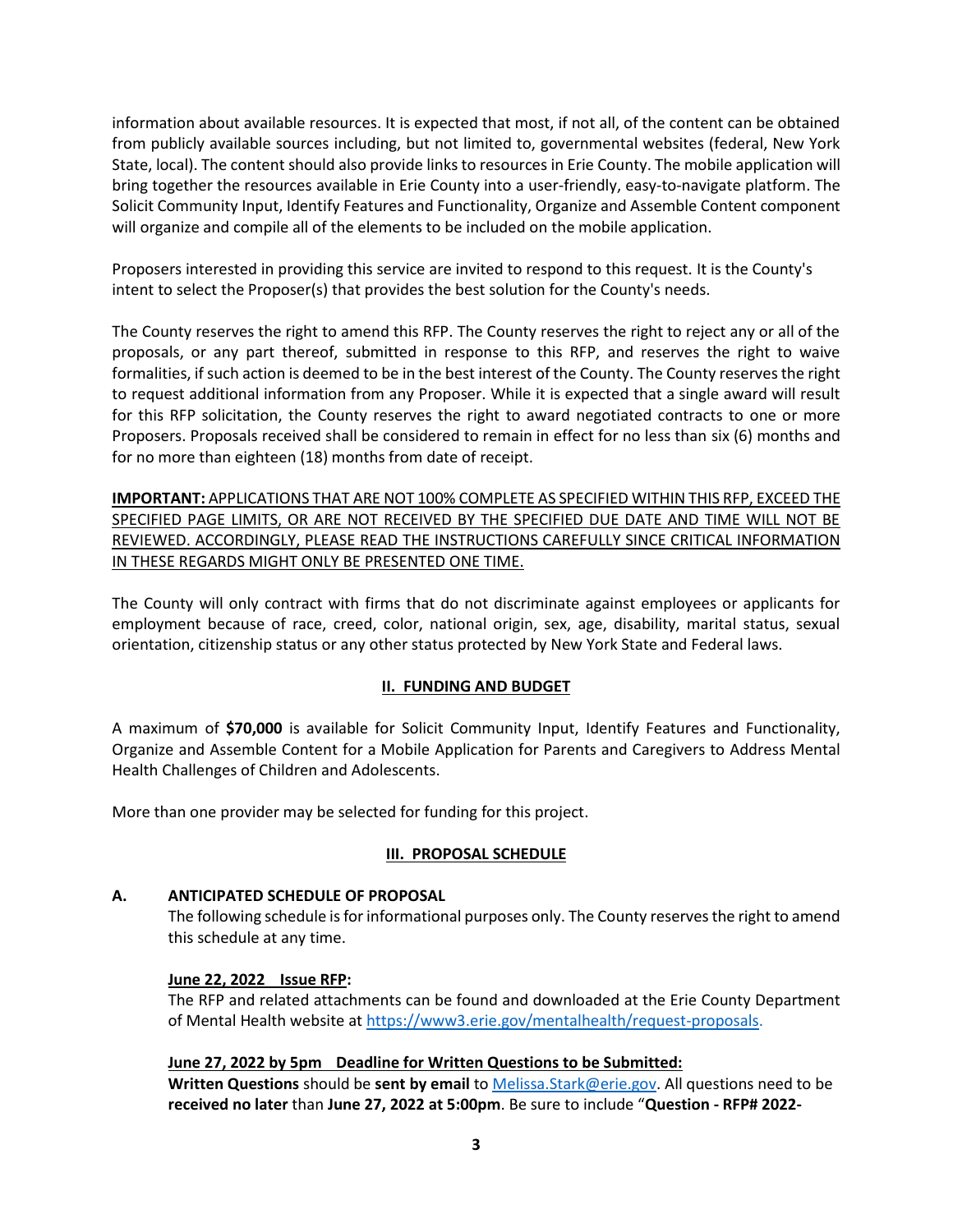**036VF**" as the Subject Line in your email. **Only questions received by email by June 27, 2022 by 5:00PM WITH THE ABOVE-REFERENCED SUBJECT LINE WILL RECEIVE A RESPONSE**. NO INDIVIDUAL responses will be sent in response to emailed questions.

#### **June 29, 2022 Responses to RFP Questions will be Posted:**

Responses to Questions received by email and by the deadline will be posted on or about **June 29, 2022** on the Erie County Department of Mental Health website: [https://www3.erie.gov/mentalhealth/request-proposals.](https://www3.erie.gov/mentalhealth/request-proposals)

**FRIDAY, JULY 8, 2022 BY 3:00PM PROPOSAL DEADLINE**

**On or about July 15, 2022 Selection Made**

**Following all necessary County approvals Contract Signed** 

#### **B. APPLICATION REQUIREMENTS**

i. Each proposal shall be prepared simply and economically avoiding the use of elaborate promotional materials beyond what is sufficient to provide a complete, accurate and reliable presentation. An **eleven-point Font or larger**, **standard 8.5 inch by 11-inch paper**, **single-spaced with margins no smaller than 1 inch** are to be used for all materials (excepting for the Fonts, margins and paper size used on County provided forms). **All documents are to include page numbers**.

# ii. **PROPOSALS ARE TO BE PACKAGED AND ORDERED IN THE FOLLOWING MANNER:**

One **(1) original** and **six (6) hard copies** shall be submitted in a **SEALED** package. Please **print single-sided** and do not staple.

- **1. ECDMH RFP Submission Package Checklist** (labeled as **Appendix A**). *See Page 13*.
- **2. Application Cover Page** (labeled as **Appendix B**). The original must have an original signature of an authorized representative of the lead applicant organization. *See Page 14 for Instructions, complete and submit Page 15*.
- **3. Proposal Narrative**. The Proposal Narrative is to be limited to **no more than** five (5) pages. **The Scoring Tool is included in this package (**Appendix C on **Page 16) and should be reviewed in order to maximize your score.**
- **4. Budget**. This is to be limited to **no more than** two (2) pages. A Budget template for project costs is provided in **Appendix E**. Please complete the Budget template (or a reproduction which includes all of the requested information). Applicant must provide sufficient detail to describe each expense, the necessity for each expense, and how the cost was calculated. *See Page 22*.

#### **Also Required with Submission (in addition to items previously described**):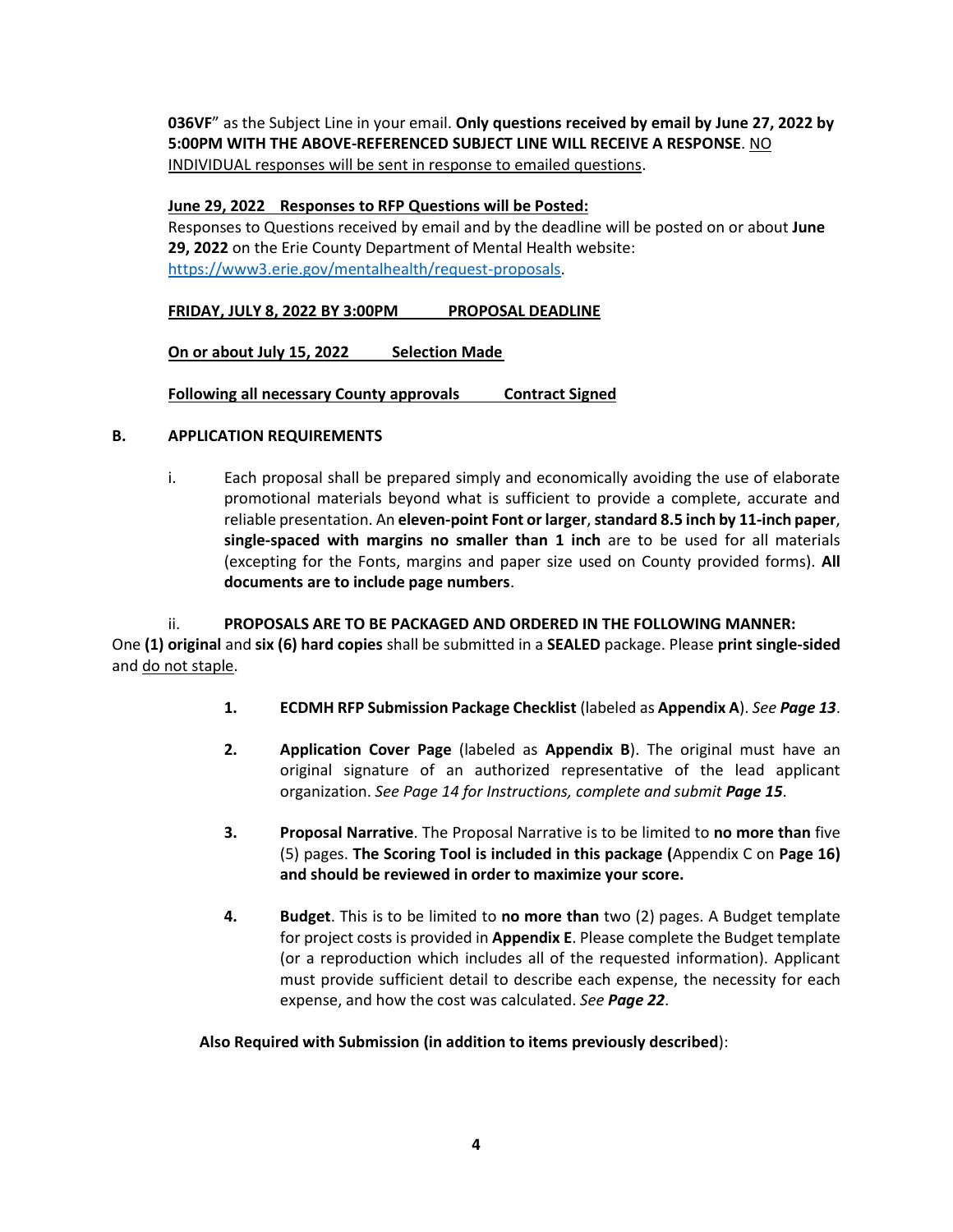- **5.** A letter indicating Disclosure of employees or officers who are currently a county employee or officer, or have been within one year prior to the date of response to this RFP. If none, indicate such in your letter;
- **6.** Proposer Certification (labeled as **Schedule A**), *see Page 28*;
- **7.** Erie County Equal Pay Certification (labeled as **Schedule B**). A Copy is found within this RFP on **Page 29**, but can also be accessed at: [https://www3.erie.gov/mentalhealth/sites/www3.erie.gov.mentalhealth/files/2](https://www3.erie.gov/mentalhealth/sites/www3.erie.gov.mentalhealth/files/2021-09/coe-equal-pay-certification_0.pdf) 021-09/coe-equal-pay-certification 0.pdf; and
- **8.** Letter of **no more than** two (2) pages clearly describing the Proposer's policies and practices pertaining to the participation of Minority Owned Business Enterprises and Women Owned Business Enterprises (MBE/WBE) in the selection of the Proposer's contractors and vendors.

# **C. HOW TO APPLY**

To the extent feasible, please order your narrative content and the other proposal materials consistent with that indicated in **Section III B. Application Requirements**. If the ordering contradicts submission ordering directions in other sections of this RFP there will no penalty for any resultant document ordering discrepancies in your submission.

#### **Submission of the proposals shall be directed to:**

Mark O'Brien, LCSW-R Commissioner Erie County Department of Mental Health

Applicants must complete the documents requested and those provided by the Erie County Department of Mental Health. Applicants may download the application materials by going to the Department's website a[t https://www3.erie.gov/mentalhealth/request-proposals.](https://www3.erie.gov/mentalhealth/request-proposals) *Please note that ECDMH will not review material beyond the specified page limits.*

Edward A. Rath Building 95 Franklin Street, Room 1237 Buffalo, New York, 14202

**All proposals must be delivered to the above office by July 8, 2022 at 3:00 p.m. Proposals received after the above date and time will not be considered. Absolutely no exceptions will be made. The County is under no obligation to return proposals.**

- 1. NO COMMUNICATIONS OF ANY KIND WILL BE BINDING AGAINST THE COUNTY, EXCEPT FOR THE DEPARTMENT OF MENTAL HEALTH FORMAL RESPONSES TO QUESTIONS, IF ANY, ADDRESSED ON THE WEBSITE.
- 2. Proposers may be required to give an oral presentation to the County to clarify or elaborate on their written proposal. Those Proposers will be notified to arrange specific times.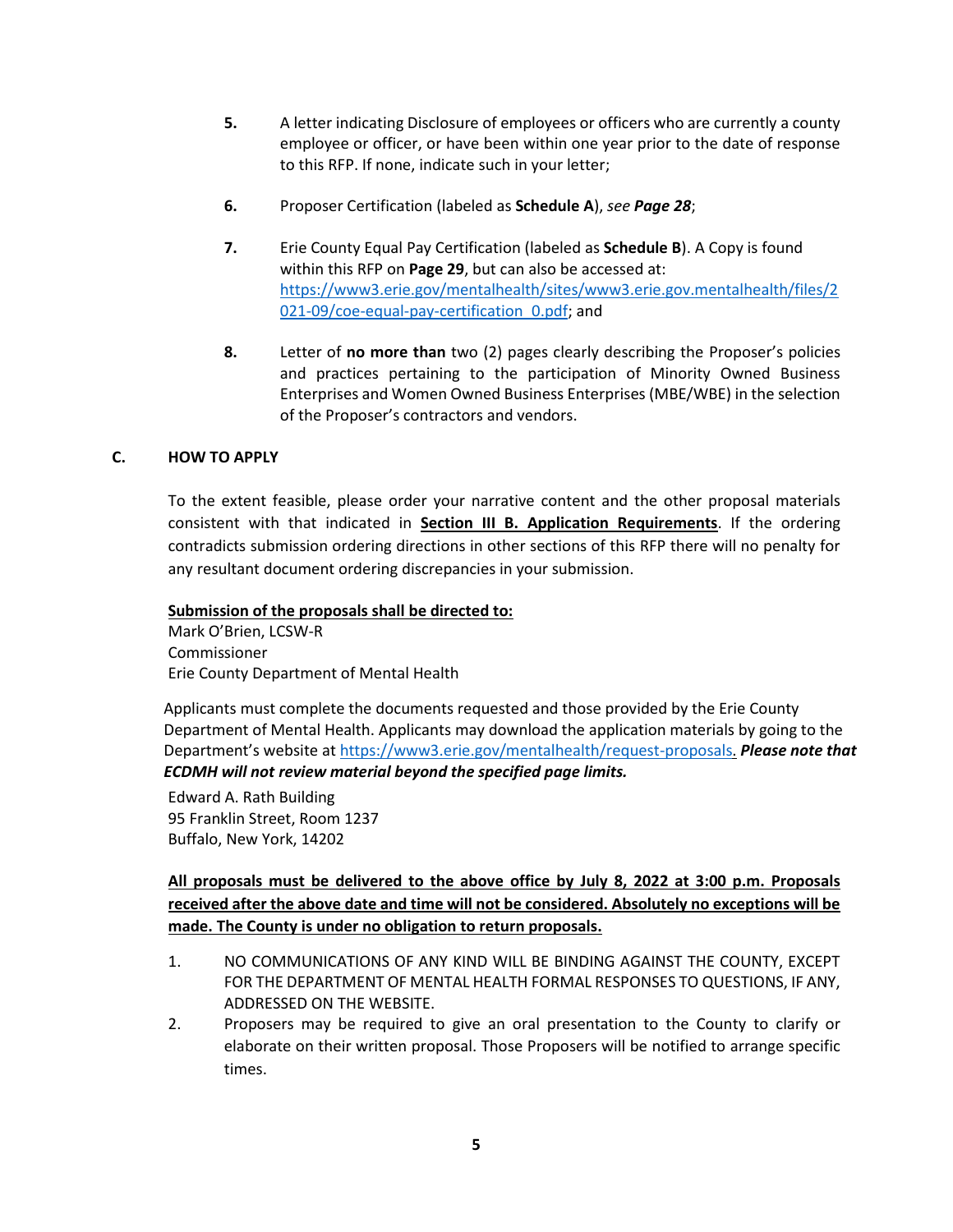- 3. The selected Proposer will be required to secure insurance that meets the ECDMH Insurance Requirements and provide proof of such Certificates of Insurance on either the County of Erie Standard Insurance Certificate or its equivalent as evidence of such coverage(s). prior to the contract being executed. The ECDMH Insurance Requirements are available and available at: [https://www3.erie.gov/mentalhealth/sites/www3.erie.gov.mentalhealth/files/2022-](https://www3.erie.gov/mentalhealth/sites/www3.erie.gov.mentalhealth/files/2022-02/2022_final_ecdmh_insurance_requirements_2.pdf) 02/2022 final ecdmh insurance requirements 2.pdf. The County of Erie Standard Insurance **Certificate** form is available at[:https://www3.erie.gov/mentalhealth/sites/www3.erie.gov.mentalhealth/files/2021-](https://www3.erie.gov/mentalhealth/sites/www3.erie.gov.mentalhealth/files/2021-09/county-of-erie-standard-insurance-certificate-fillable.pdf) [09/county-of-erie-standard-insurance-certificate-fillable.pdf.](https://www3.erie.gov/mentalhealth/sites/www3.erie.gov.mentalhealth/files/2021-09/county-of-erie-standard-insurance-certificate-fillable.pdf) Proposers are expected to review these documents and be prepared to submit proof of required insurance coverage if selected.
- 4. No proposal will be accepted from, nor any agreement awarded to any Proposer that is in arrears upon any debt or in default of any obligation owed to the County. Additionally, no agreement will be awarded to any Proposer that has failed to satisfactorily perform pursuant to any prior agreement with the County.
- 5. Certified Minority Business Enterprise/Women's Business Enterprise (MBE/WBE) Proposers should include the **Erie County Certification Letter** with the proposal.
- 6. If Proposer is a Veteran-Owned Business, Proposer should include letter indicating company is 51% or more Veteran-owned.

#### **IV. SCOPE OF PROFESSIONAL SERVICES REQUIRED**

#### **A. INTRODUCTION**

The County is currently seeking proposals for the Solicit Community Input, Identify Features and Functionality, Organize and Assemble Content component that will inform the creation of a mobile application for parents and caregivers to address mental health challenges of children and adolescents.

There are three (3) elements under this Request for Proposals.

- 1. **Community Input** from parents and caregivers, schools, and mental health and behavioral health providers who serve children, adolescents and families on what they would like in a mobile application.
- 2. **Identify features and functionality** of the mobile application will describe the what the application will be able to do
- 3. **Organize** the materials, create a general lay out of how the information and content will be organized within the mobile application
- 4. **Content** will be identified to populate the mobile application

ECDMH has had preliminary conversations with individuals representing schools and mental health providers who work with children, adolescents, and families. They report an increase in the number of children struggling with anxiety across all grade levels, more children saying they feel depressed, higher numbers of children with suicidal ideation, and many challenges with social interactions. Many children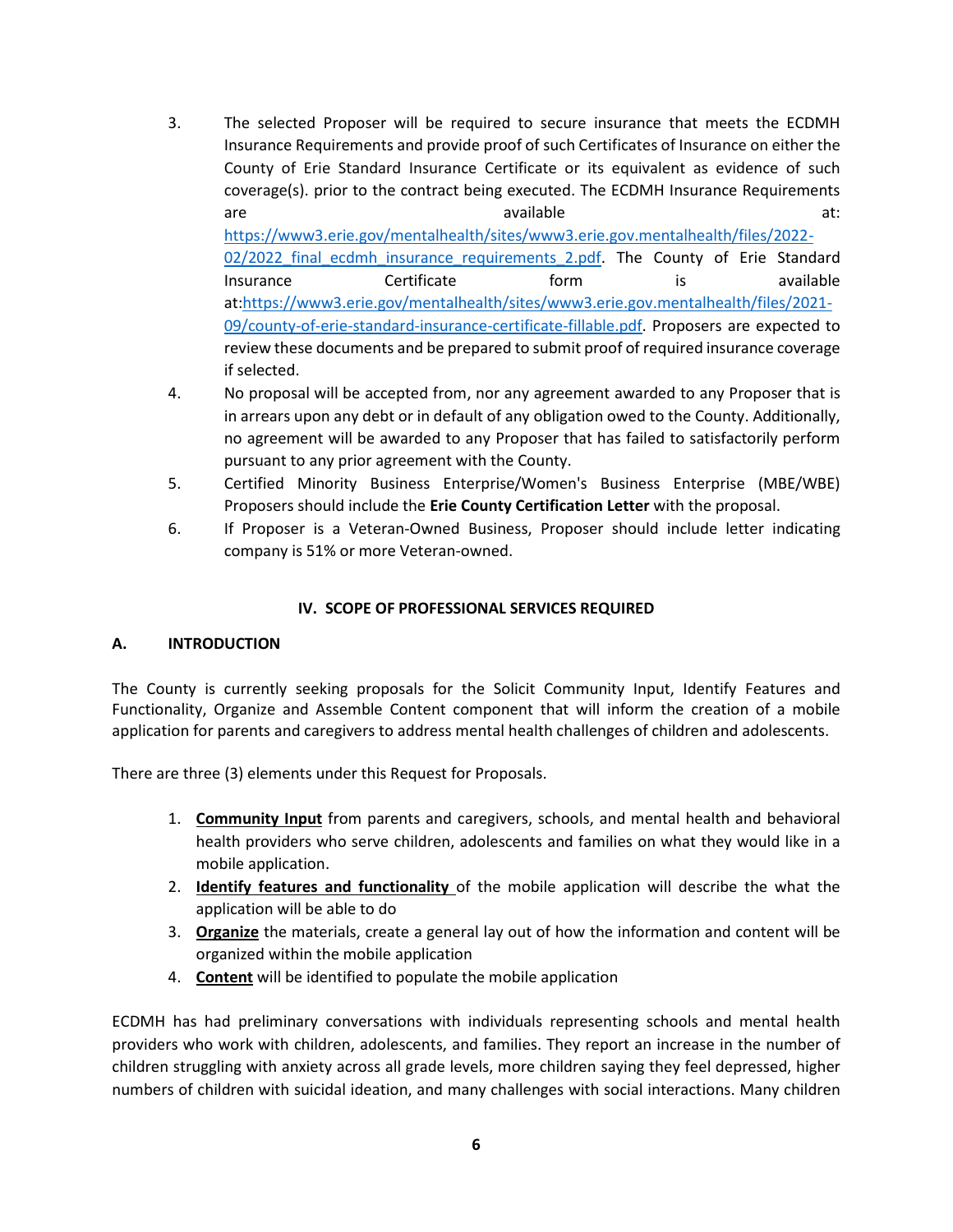have struggled with the transition back to a traditional school day after two years of remote and hybrid learning. They report more inappropriate behaviors, with children and adolescents having to relearn how to interact with their peers and adults in an in-person setting. The impact of stigma keeps some children from seeking help, but the effect of stigma is often more common for parents and guardians, who may be reluctant to seek services for their child. Families with past involvement in the child welfare system may also be hesitant to reach out for help for their children. In addition to behavioral and mental challenges, many families also deal with financial stressors caused by the pandemic, including job loss, housing instability and homelessness.

The mobile application must also include information and resources to help children, youth and families deal with trauma, to include but not be limited to, the racially motivated shooting in Buffalo on May 14, 2022.

When asked what functionality or requirements these representatives of school and mental health providers serving children, adolescents and families would like to see in a mobile application and website, they provided the following responses:

- a. It must be easy to use, user friendly and convenient.
- b. Very interactive to keep the user engaged.
- c. Should link to resources such as bus routes and schedules.
- d. Should prominently display access to crisis services, not just on the home page; including crisis chat and text functionality.
- e. Provide link to chat and/or text function for real time support.
- f. Have resources for parents and guardians and for children and adolescents. Maybe have a youth section and an adult section with materials targeted for each.
- g. Create a way for users to request additional information from community resources.
- h. Content and linked sites should be well-vetted to ensure quality and timeliness of access.
- i. If providing links to other apps, if possible bypass the need to download from the Play Store or App Store.
- j. Include content that is text, audio, and video.

This community input is provided to inform the Proposer of a sample of content and functionality that preliminary conversations have identified. It is not an exhaustive list, but examples of input received so far. The Proposer may use this list as a starting point and is expected to build upon this through their community input activities.

The selected Proposer will be required to provide reports and meet with a Steering Committee made up of Erie County officials from the Department of Mental Health, the Division of Information and Support Services, the Department of Health Office of Health Equity, and the Office of the County Executive throughout the process. The selected Proposer will be expected to meet with the Steering Committee every two weeks throughout the project. The Proposer will need to establish a deliverable schedule with sign off from the Steering Committee at each milestone. The deadline for completion and sign off of the features and functionality and the organize phase of the project is October 1, 2022. The selected Proposer will have until October 31, 2022 to complete the content component.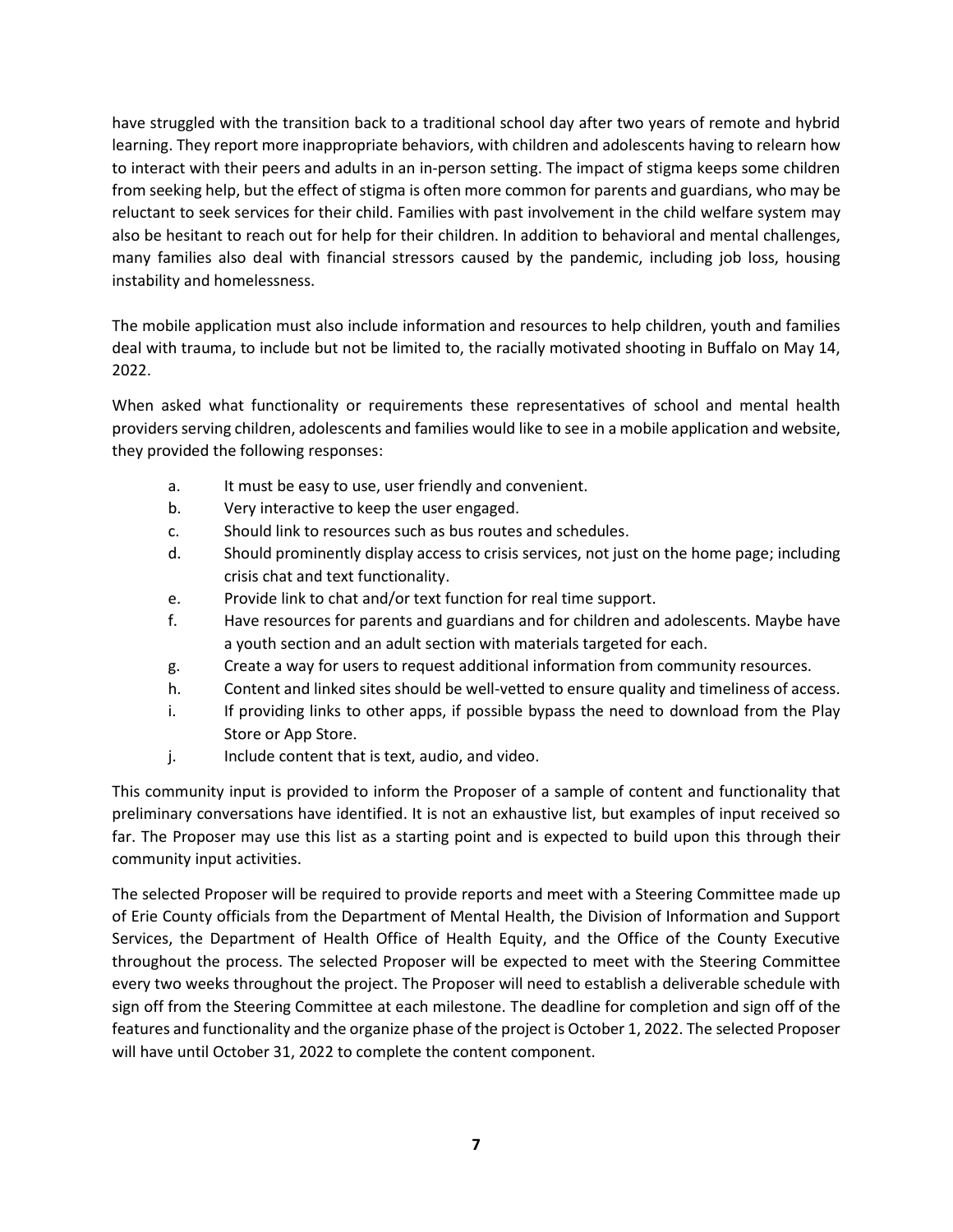The selected Proposer will also need to be available for consultation through the end of 2022 for up to 80 hours during the mobile application build which will occur in November to December 2022 with a launch date of January 2, 2023.

#### **B. SCOPE OF WORK**

The County is currently seeking proposals for the Solicit Community Input, Identify Features and Functionality, Organize and Assemble Content component that will inform the creation of a mobile application for parents and caregivers to address mental health challenges of children and adolescents.

- a) **Community Input**  will require the Proposer(s) to seek, analyze and compile community input from parents and guardians, schools, and organizations that serve children and families with behavioral and mental health challenges. The process of gathering community input must include engagement of communities of color, LGBTQAI+ youth and their families, families of youth with disabilities, families living in poverty, and those from rural, suburban, and urban communities. Proposers should utilize a variety of methods to obtain community input such as in person or virtual meetings, focus groups, surveys, interviews with key informants, etc.
- b) **Identify Features and Functionality** based on the input gathered in the Community Input sessions and in conjunction with the Erie County Steering Committee, the Proposer will identify the features and functionality required in the mobile application. This will result in a list of requirements that addresses the needs of parents and guardians as identified in the Community Input process and will be used for the Request for Proposals to select the mobile application developer..
- c) **Organize** based on the input gathered in the Community Input sessions, the list of features and functionality identified with the Erie County Steering Committee, and the Proposers understanding of the resources available in the systems of care for children, adolescents and families, and the needs of the population, the Proposer will organize how the material will be grouped and the general layout of the mobile application. This organization and layout should be done with the goal that the resulting mobile application will be intuitive and easy for an end user to navigate. This step of the project will create the structure of the mobile application and will impact the end user's experience. This step will require the Proposer to organize how the information will grouped and create the map for how a user will navigate through the mobile application. The deliverable for this element of the project will be used as the specifications for the Request for Proposal to select the mobile application developer.
- d) **Content-** using the organizational template that the Proposer creates, the Proposer will compile the content that will be made available in the mobile application. This will include any links to external websites, text, graphics, videos, or content. The Proposer will need to indicate if the content should be available directly through the mobile application or if a link to an external website should be used. It is expected that most, if not all, of the content can be obtained from publicly available sources including, but not limited to, governmental websites (federal, New York State, local). The content should also provide information and links to resources in Erie County including providers of mental health and behavioral health services for children, youth and families, information and resource websites and services to include, but not limited to,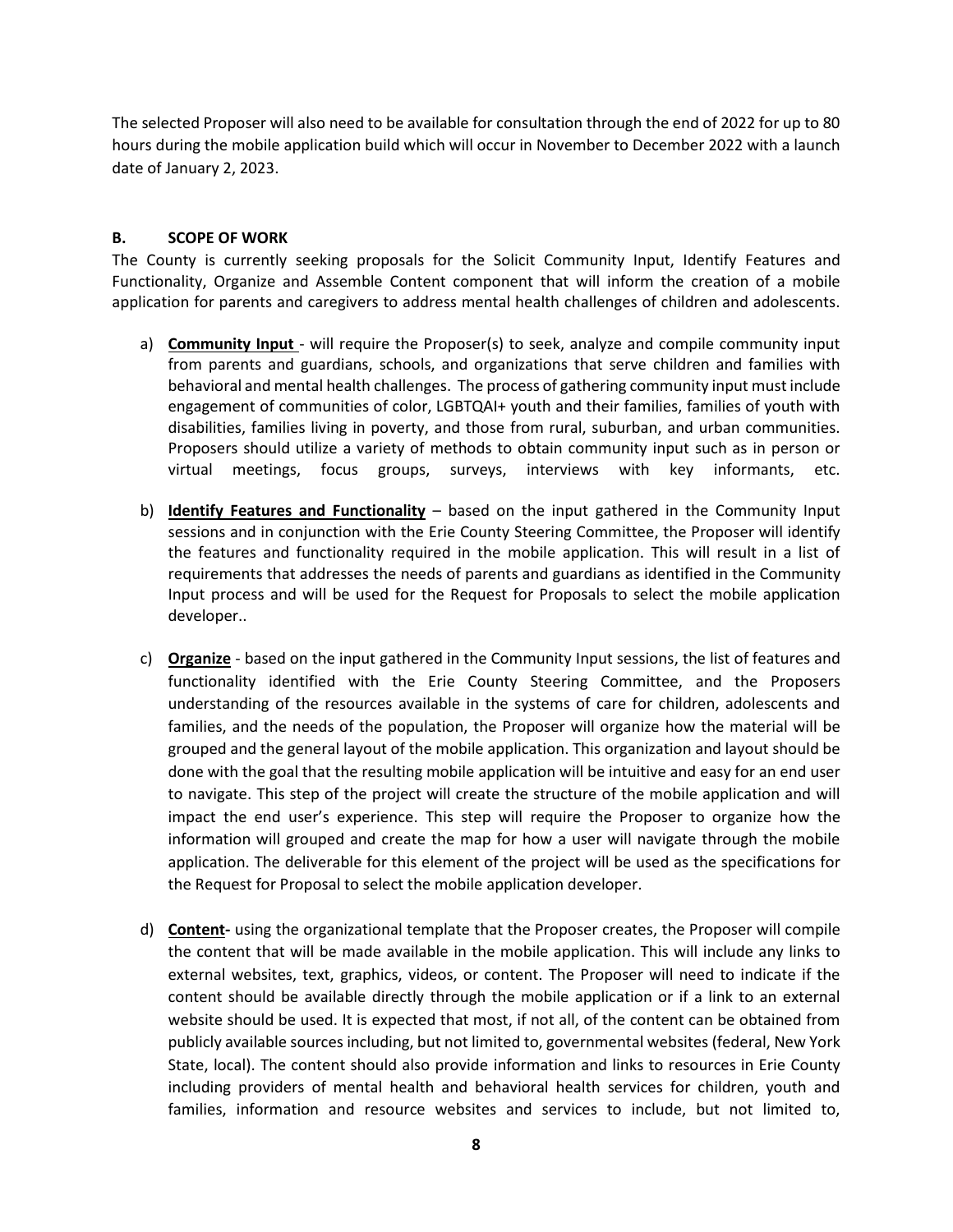[www.211wny.org,](http://www.211wny.org/) [www.arounja.org,](file://///Homedrive.ec.local/brayb/My%20Documents/www.arounja.org) [https://talkitover.org/,](https://talkitover.org/) [https://www.glyswny.org/,](https://www.glyswny.org/) [www.findhelp.org](http://secure-web.cisco.com/1MYgSHbxZaeybgC_8pPEvcxIt4GHy9XvJVvaHANZwN8m2QXvq2kSCTZmLceFS2-dUeEgNacfX7AU2CjGbZv0InBaZgw7M--FQnbXmuojK9kozTzYFzAspaMmx1ve_JdxHGMWWY3CV8JTdafCyl_7vjy3uhXOH1UeaAlsm_Qm-QK9uw1jEMAJUFB6cLQvPjCeUVDynqz-ax9USSkllHOtYYwMQjWQbtqVoqxEw2D-IgTWKgc7ZQFCQwmNSHSLB0JhbT99972iHSiUVbM-wRTlkQD_JilCMv2gkLaI2P7XR3yzFk7tInCG-lcpQ1v6_BtLk/http%3A%2F%2Fwww.findhelp.org) and [https://justtellone.org/.](https://justtellone.org/) The Proposer will be required to prepare some content, primarily headings and introductions for categories or sections of information, to ensure that navigating through the mobile application is as easy as possible for the end user. If additional content is required and the selected Proposer is not able to find an appropriate resource, the ECDMH can assist, however this is not expected to be common occurrence. The deliverable for this element of the project will be given to the selected mobile application developer to create the mobile application.

The County desires the final product of the Solicit Community Input, Identify Features and Functionality, Organize and Assemble Content component will provide the map, structure and details to create a mobile application that will provide the following content and functionality:

- 1. Provide information for parents and guardians about common mental and behavioral health challenges of children and adolescents;
- 2. Identify resources where families can access services that are available in their neighborhood or community;
- 3. Provide resources to help children and families cope with the stressors and challenges they face, such as a library of useful mobile applications and services, tips and strategies for dealing with stress, relaxation exercises, etc.;
- 4. Should not be limited to just mental health and behavioral health resources and should include information and links to or about developmental stages, supports for parents, positive social activities, and transportation to foster access to care, for example.
- 5. Include text, video, and audio materials in the content; and
- 6. The organization of information must be intuitive and easy to navigate;

The timeline for this project is tentatively as follows. Please note that all of the following dates are estimates. The non-negotiable deadlines are indicated as such.

- August 1, 2022 the contract for this project will be executed and the selected Proposer will begin work.
- August 1, 2022 September 15, 2022 the selected Proposer will conduct the Community Input phase of the project.
- September 1, 2022 September 15, 2022 the selected Proposer will work with the Erie County Steering Committee in developing a list of required features and functionality.
- The final layout of how information will be organized is due on or before October 1, 2022 – this is a non-negotiable deadline.
- By October 31, 2022 all content must be identified and all parts of this project must be complete – this is a non-negotiable deadline.
- November 1, 2022 December 31, 2022 the Proposer will be available for up to 80 hours during the mobile application build.

The selected Proposer will be required to provide reports and meet with a Steering Committee made up of Erie County officials from the Department of Mental Health, the Division of Information and Support Services, the Department of Health Office of Health Equity, and the Office of the County Executive throughout the process. The selected Proposer will be expected to meet with the Steering Committee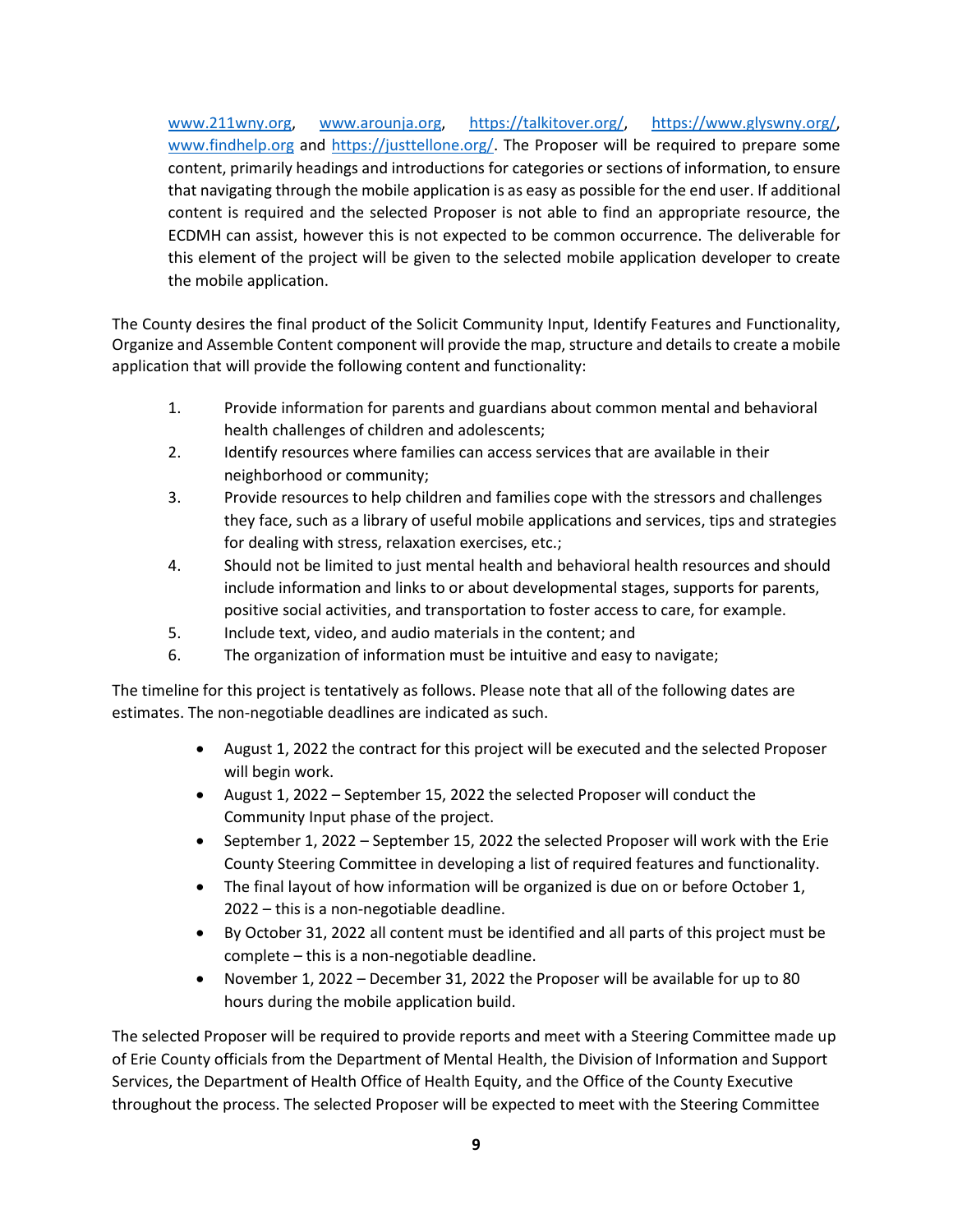every two weeks throughout the project. The Proposer will need to establish a deliverable schedule with sign off from the Steering Committee at each milestone.

# **C. SCHEDULE**

This is a fast-tracked project and the selected Proposer(s) should begin work upon execution of the contract with the County (anticipated as August 1, 2022), with the delivery of the Features and Functionality and Organization of information deliverables on or before October 1, 2022 and the completion of the Content phase on or before October 31, 2022. The selected Proposer will be expected to be available for up to 80 hours during November and December 2022 to provide consultation during the mobile application build process. The mobile application will be launched on or before **January 2, 2023.**

The selected Proposer(s) should submit a complete workplan and schedule that reasonably demonstrates completion of the Community Input, Organize and Content project by October 31, 2022.

The selected Proposer(s) should also include bi-weekly check in reports and/or meetings with the Erie County Steering Committee in the workplan and schedule. These check ins should be every other week through the course of the project and include sign off by the Steering Committee at identified milestones.

#### **D. PROPOSAL REQUIREMENTS**

- 1. **ECDMH RFP Submission Package Checklist** (Appendix A).
- 2. **Application Cover Page** (Appendix B).

The original must have an original signature of an authorized representative of the lead applicant organization.

# **3. Proposal Narrative.**

This is to be limited to no more than five (5) pages. In the Proposal Narrative, please respond to the following, and use the headings as listed below in preparing your response. **The Scoring Tool is included in this package (Appendix C) and should be reviewed in order to maximize your score.**

#### **A. Organizational and Team Experience**

- 1. Describe your experience engaging the community and gathering community input. Please describe your methods to identify key informants and groups to engage and methods you have employed to collect information and input. Please identify any similar projects you've been involved with in a leadership capacity.
- 2. Describe your experience working with racially, ethnically, socio-economically, and geographically diverse communities.
- 3. Based on your experience to date related to conducting community input activities and working with diverse communities, please describe some of the lessons learned from these experiences and your recommendations for maximizing the success of this project.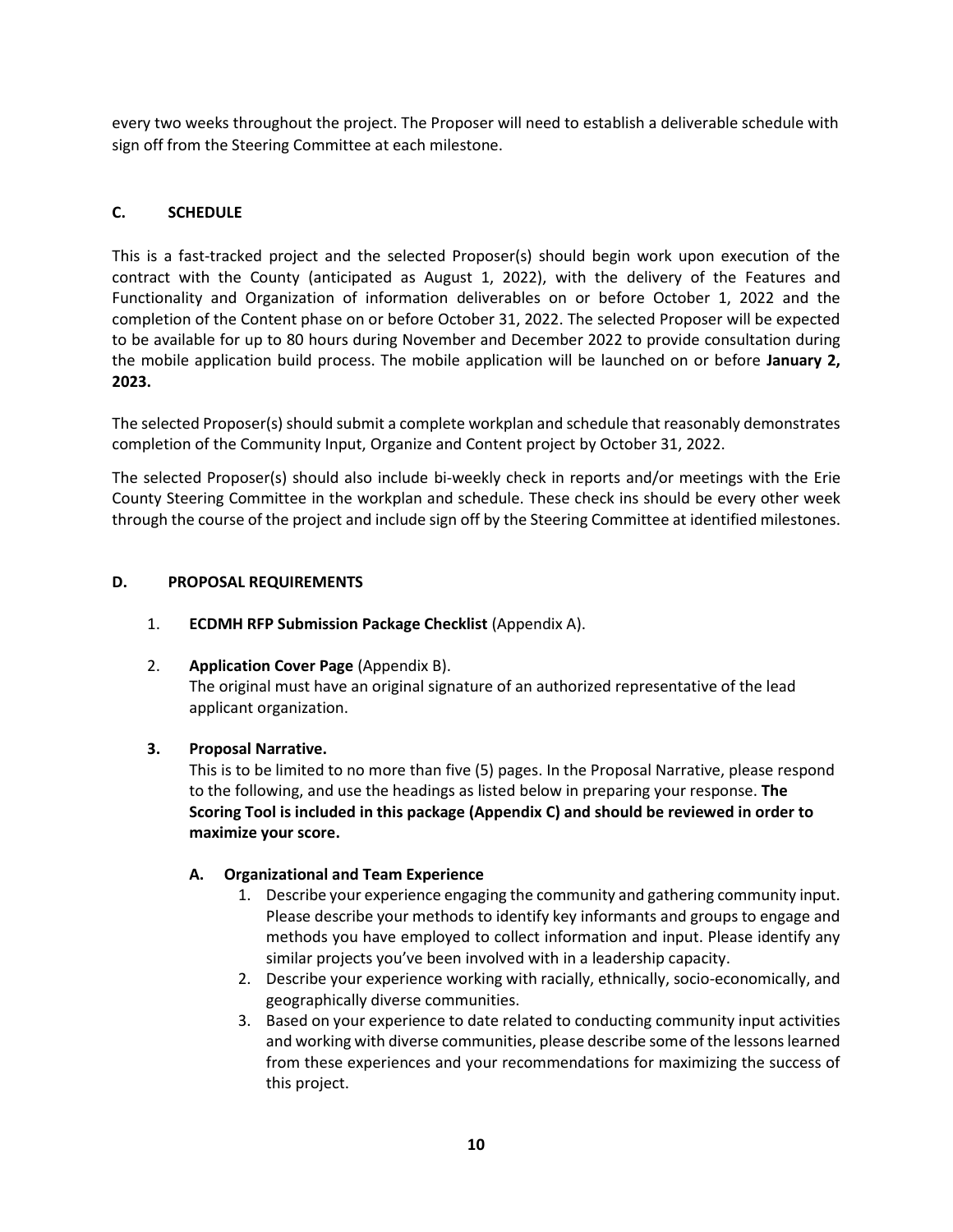- 4. Describe your experience identifying features and functionality, organizing the layout and selecting the content for a mobile application, website, complex report or other similarly structured project.
- 5. Describe your experience and involvement in the Erie County mental health and children's systems of care, community resources network and familiarity with the services, needs, and strengths of the systems of care for children, adolescents and families in Erie County.
- 6. Please identify the key members of your project team, their role in the project, and provide a brief bio of relevant experience for each.

# B. **Approach**

- 1. Please describe your approach forthe solicit community input, identify features and functionality, organize and assemble content phases of this project. Provide sufficient detail to demonstrate a reasonable plan that can be completed within the defined time frames and be completed by the deadlines. Describe how will you gather input from parents and guardians, school staff, and providers of mental health services serving children and adolescents. Describe your approach for ensuring you have input from communities of color, LGBTQAI+, parents of youth with disabilities, rural communities, and other populations. Describe your method for identifying content material and determining the best way for organizing and presenting the content. Please describe your approach to ensuring that the content and the presentation is inclusive from a health equity perspective.
- 2. Describe your plan and approach for communicating with the ECDMH and the Steering Committee throughout the project. Please identify the member(s) of your project team who will be the primary contacts for the project.
- 3. Workplan and Timeline. This should include objectives/deliverables, resources needed, tasks, person responsible, start and end dates. Milestones should be clearly identified and the timeline should demonstrate that the Proposer will be able to complete the project deliverables by the deadlines. A Workplan template with some sample information is provided in Appendix D. The Proposer must also include a Gantt chart to demonstrate the project timeline.
- 4. **Budget**. Please complete the budget summary and provide the justification describing how the costs relate to completion of the project and calculations for how the costs were derived. The narrative budget justification should be no more than two (2) pages. The budget template is provided in Appendix E.

**Also Required with Submission** (in addition to items previously described):

- **5.** A letter indicating Disclosure of employees or officers who are currently a county employee or officer, or have been within one year prior to the date of response to this RFP. If none, indicate such in your letter;
- **6.** Proposer Certification (labeled as **Schedule A**), *see Page 28*;
- **7.** Erie County Equal Pay Certification (labeled as **Schedule B**). A Copy is found within this RFP on **Page 29**, but can also be accessed at: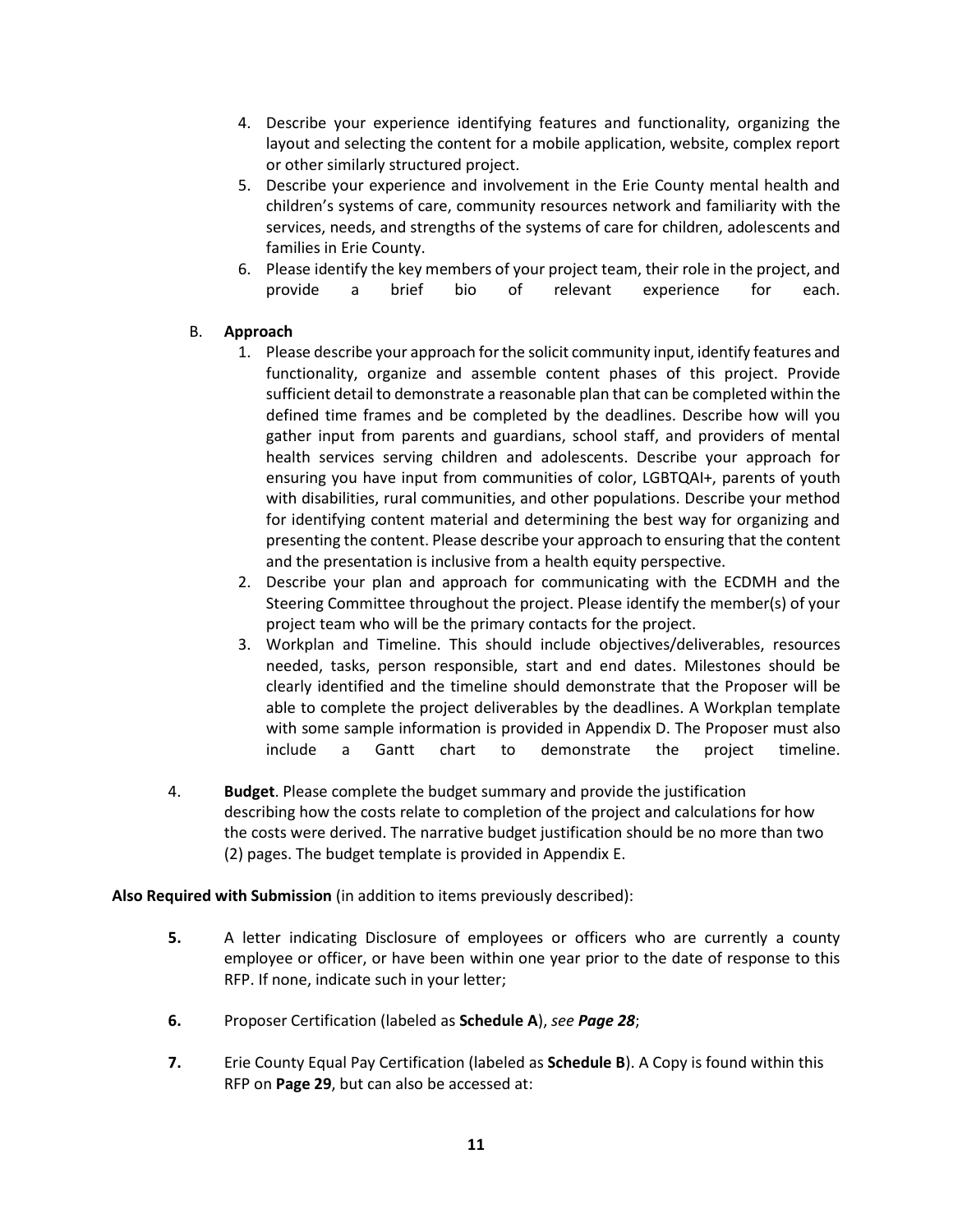[https://www3.erie.gov/mentalhealth/sites/www3.erie.gov.mentalhealth/files/2021-](https://www3.erie.gov/mentalhealth/sites/www3.erie.gov.mentalhealth/files/2021-09/coe-equal-pay-certification_0.pdf) 09/coe-equal-pay-certification 0.pdf; and

**8.** Letter of **no more than** two (2) pages clearly describing the Proposer's policies and practices pertaining to the participation of Minority Owned Business Enterprises and Women Owned Business Enterprises (MBE/WBE) in the selection of the Proposer's contractors and vendors.

Applicants must complete the documents requested and those provided by the Erie County Department of Mental Health. Applicants may download the application materials by going to the Department's website at [https://www3.erie.gov/mentalhealth/request-proposals.](https://www3.erie.gov/mentalhealth/request-proposals) *Please note that ECDMH will not review material beyond the specified page limits.*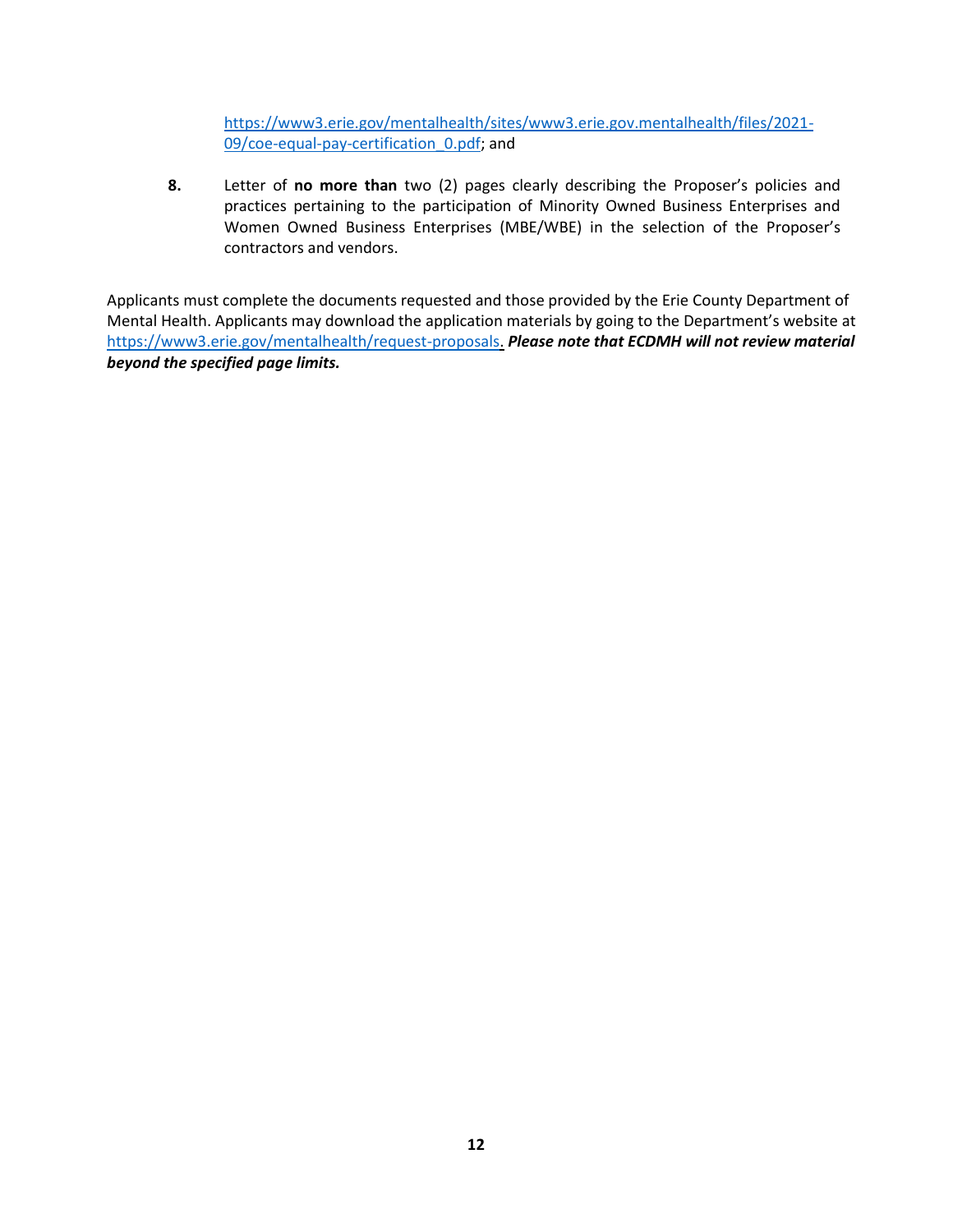# **APPENDIX A: ECDMH SUBMISSION PACKAGE CHECKLIST RFP# 2022-036VF**

# **Solicit Community Input, Identify Features and Functionality, Organize and Assemble Content for a Mobile Application for Parents and Caregivers to Address Mental Health Challenges of Children and Adolescents**

# **Proposer Name: \_\_\_\_\_\_\_\_\_\_\_\_\_\_\_\_\_\_\_\_\_\_\_\_\_\_\_\_\_\_\_\_\_\_\_\_\_\_\_\_\_\_\_\_\_\_\_\_\_\_\_\_\_\_\_\_\_\_\_\_\_\_\_\_\_\_\_\_\_\_\_**

Place a check in the first column to indicate that each item is contained in your application package. Materials should be compiled in the following order.

| <b>APPENDIX A: ECDMH RFP Submission Package Checklist</b>                                                                                                                                                                                                                             |
|---------------------------------------------------------------------------------------------------------------------------------------------------------------------------------------------------------------------------------------------------------------------------------------|
| <b>APPENDIX B:</b><br><b>Application Cover Page</b>                                                                                                                                                                                                                                   |
| <b>Proposal Narrative</b> (up to 5 pages)                                                                                                                                                                                                                                             |
| <b>Budget</b> (up to 2 pages)<br><b>APPENDIX E:</b>                                                                                                                                                                                                                                   |
| Letter indicating disclosure of employees or officers who are currently a County employee<br>or officer, or have been within one year prior to the date of response to this RFP. If none,<br>indicate such in your letter.                                                            |
| <b>SCHEDULE A:</b><br><b>Proposer Certification</b> completed with original signature.                                                                                                                                                                                                |
| County of Erie Equal Pay Certification completed and notarized with original<br><b>SCHEDULE B:</b><br>signatures.                                                                                                                                                                     |
| Letter of no more than two (2) pages clearly describing the Proposer's policies and practices<br>pertaining to the participation of Minority Owned Business Enterprises and Women Owned<br>Business Enterprises (MBE/WBE) in the selection of the Proposer's contractors and vendors. |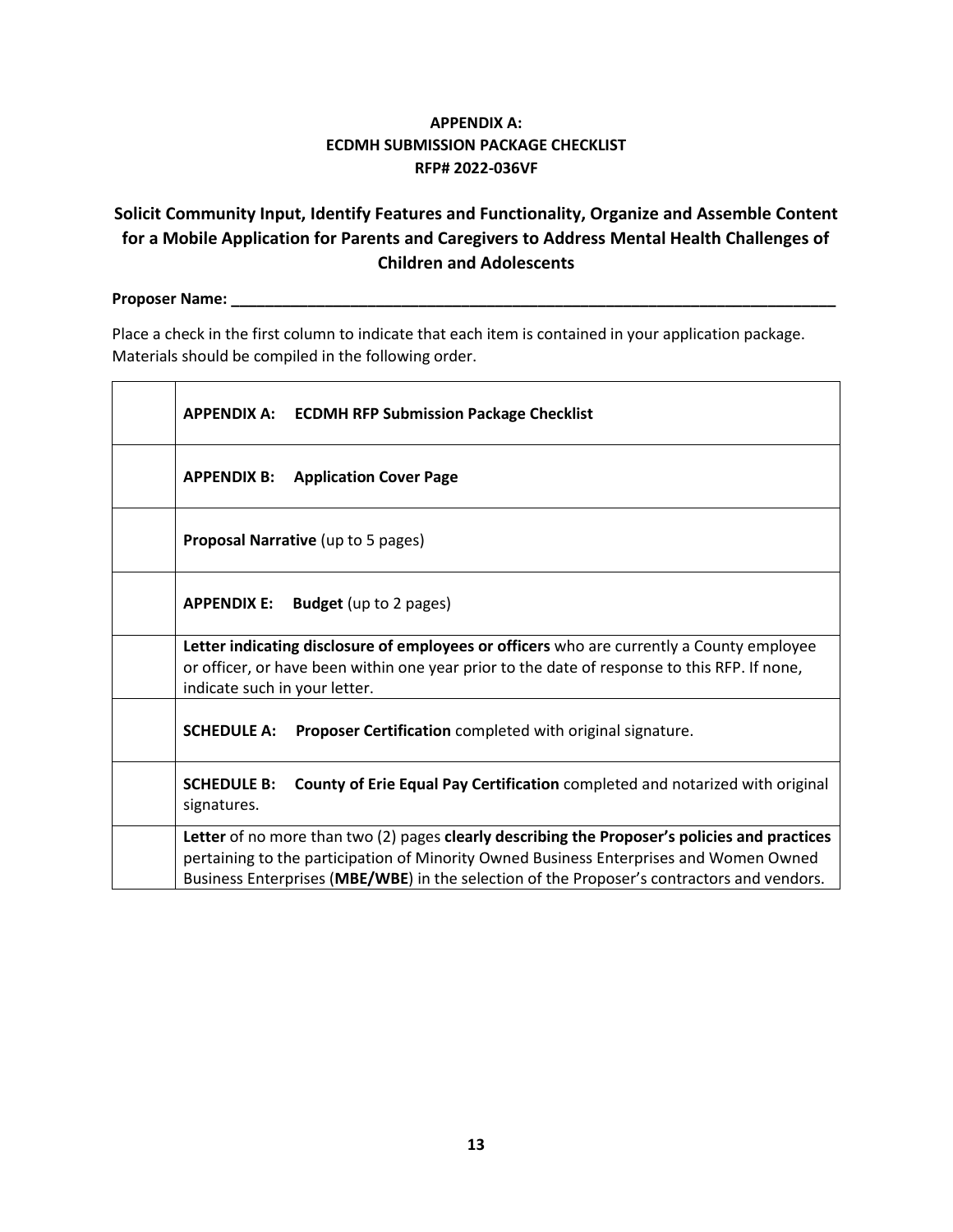#### **APPENDIX B**

#### **APPLICATION COVER PAGE INSTRUCTIONS**

| <b>ERIE COUNTY DEPARTMENT OF MENTAL HEALTH</b>                                                                                                                                                                        |                                                                                                                                     |  |  |  |
|-----------------------------------------------------------------------------------------------------------------------------------------------------------------------------------------------------------------------|-------------------------------------------------------------------------------------------------------------------------------------|--|--|--|
| Solicit Community Input, Identify Features and Functionality, Organize and Assemble Content for<br>a Mobile Application for Parents and Caregivers to Address Mental Health Challenges of Children<br>and Adolescents |                                                                                                                                     |  |  |  |
|                                                                                                                                                                                                                       | <b>RFP #2022-036VF</b>                                                                                                              |  |  |  |
|                                                                                                                                                                                                                       | Appendix B: PROPOSER APPLICATION COVER PAGE FORM - APPLICANT INFORMATION                                                            |  |  |  |
|                                                                                                                                                                                                                       | <b>Instructions for completing Appendix B</b>                                                                                       |  |  |  |
|                                                                                                                                                                                                                       | (This is to be the top sheet for the entire application package.)                                                                   |  |  |  |
| Organization<br><b>Name</b>                                                                                                                                                                                           | Please list the official name of your organization.                                                                                 |  |  |  |
| <b>Mailing</b>                                                                                                                                                                                                        | Please list the official address of your organization for mailing purposes; include                                                 |  |  |  |
| <b>Address</b>                                                                                                                                                                                                        | city and ZIP code information.                                                                                                      |  |  |  |
| <b>Primary RFP</b>                                                                                                                                                                                                    | Please provide name, telephone number, FAX number, email address and,                                                               |  |  |  |
| <b>Contact</b>                                                                                                                                                                                                        | complete mailing address if different than the organizational mailing address                                                       |  |  |  |
|                                                                                                                                                                                                                       | above, for the primary contact for this proposal. Should you have a change in                                                       |  |  |  |
|                                                                                                                                                                                                                       | this information after submitting your application, please be sure to provide the<br>updated information to Melissa.Stark@erie.gov. |  |  |  |
| <b>Alternate RFP</b>                                                                                                                                                                                                  | Please provide name, telephone number, FAX number, email address and,                                                               |  |  |  |
| Contact                                                                                                                                                                                                               | complete mailing address if different than organization mailing address above,                                                      |  |  |  |
|                                                                                                                                                                                                                       | for an alternate contact for this proposal. Should you have a change in this                                                        |  |  |  |
|                                                                                                                                                                                                                       | information after submitting your application, please be sure to provide the                                                        |  |  |  |
|                                                                                                                                                                                                                       | updated information to Melissa.Stark@erie.gov.                                                                                      |  |  |  |
| Leadership                                                                                                                                                                                                            | Please list the name of your organization's Executive Director, President or Chief                                                  |  |  |  |
|                                                                                                                                                                                                                       | Executive Officer. If your organization has interim leadership, please list                                                         |  |  |  |
|                                                                                                                                                                                                                       | "Interim" in parentheses.                                                                                                           |  |  |  |

Chief Executive Officer Signature (as identified above) Date

\_\_\_\_\_\_\_\_\_\_\_\_\_\_\_\_\_\_\_\_\_\_\_\_\_\_\_\_\_\_\_\_\_\_\_\_\_\_\_\_\_\_\_\_\_\_\_\_\_\_\_\_\_\_\_\_

Printed Name and Title

**\_\_\_\_\_\_\_\_\_\_\_\_\_\_\_\_\_\_\_\_\_\_\_\_\_\_\_\_\_\_\_\_\_\_\_\_\_\_\_\_\_\_\_\_\_\_\_\_\_\_\_\_\_\_\_\_ \_\_\_\_\_\_\_\_\_\_\_\_\_\_\_\_**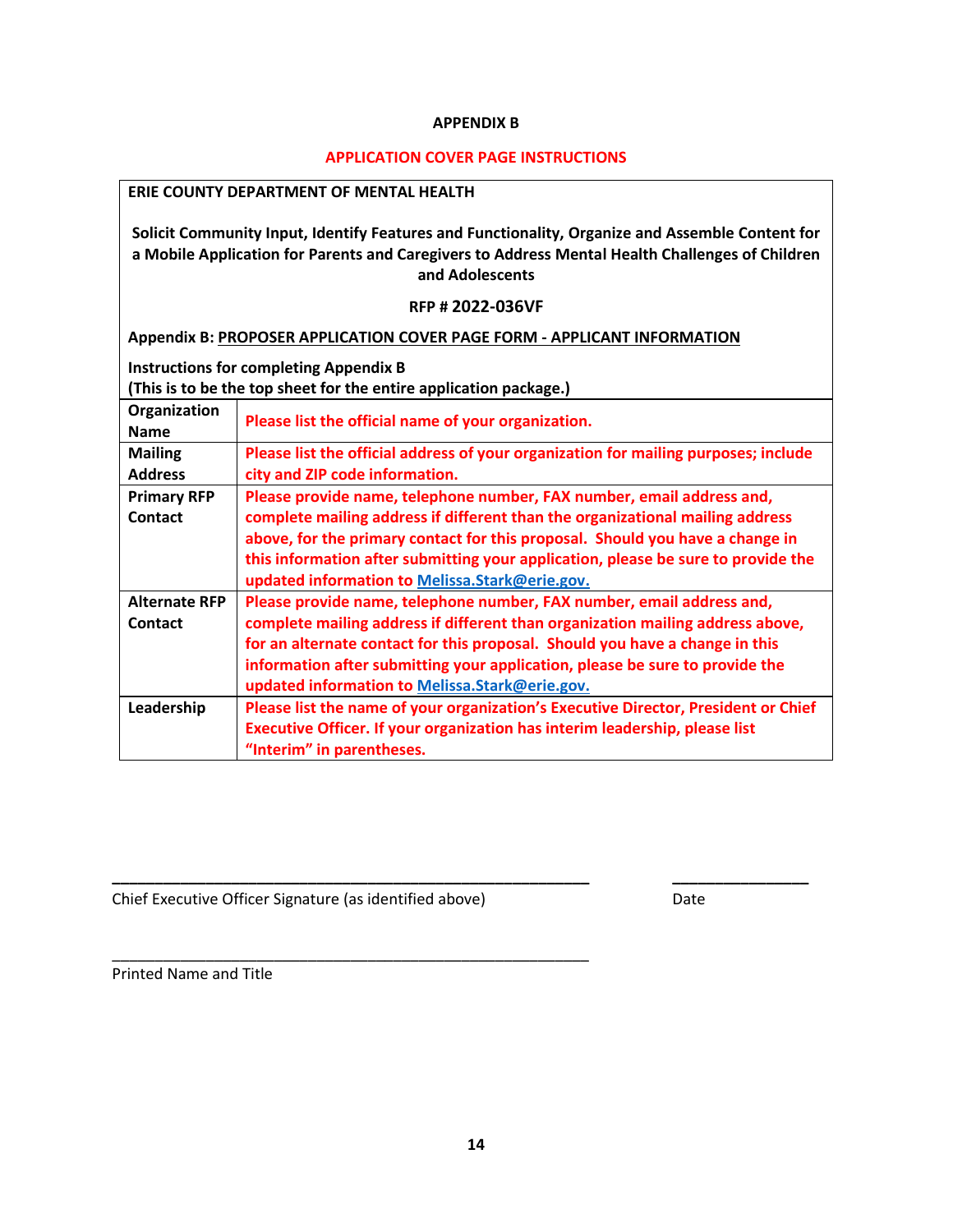# **APPENDIX B: APPLICATION COVER PAGE**

**Solicit Community Input, Identify Features and Functionality, Organize and Assemble Content for a Mobile Application for Parents and Caregivers to Address Mental Health Challenges of Children and Adolescents**

### **ERIE COUNTY DEPARTMENT OF MENTAL HEALTH RFP # 2022-036VF**

**APPENDIX B: AGENCY COVER PAGE - APPLICANT INFORMATION** 

**Please refer to the instructions within the RFP for completing Appendix B. (This is to be the top sheet for the entire application package.)**

| Organization<br>Name:                             |  |
|---------------------------------------------------|--|
| <b>Mailing</b><br><b>Address:</b>                 |  |
| <b>Primary RFP</b><br><b>Contact:</b>             |  |
| <b>Alternate</b><br><b>RFP</b><br><b>Contact:</b> |  |
| Leadership:                                       |  |

Chief Executive Officer Signature (as identified above) Date

\_\_\_\_\_\_\_\_\_\_\_\_\_\_\_\_\_\_\_\_\_\_\_\_\_\_\_\_\_\_\_\_\_\_\_\_\_\_\_\_\_\_\_\_\_\_\_\_\_\_\_\_\_\_\_\_

Printed Name and Title

\_\_\_\_\_\_\_\_\_\_\_\_\_\_\_\_\_\_\_\_\_\_\_\_\_\_\_\_\_\_\_\_\_\_\_\_\_\_\_\_\_\_\_\_\_\_\_\_\_\_\_\_\_\_ \_\_\_\_\_\_\_\_\_\_\_\_\_\_\_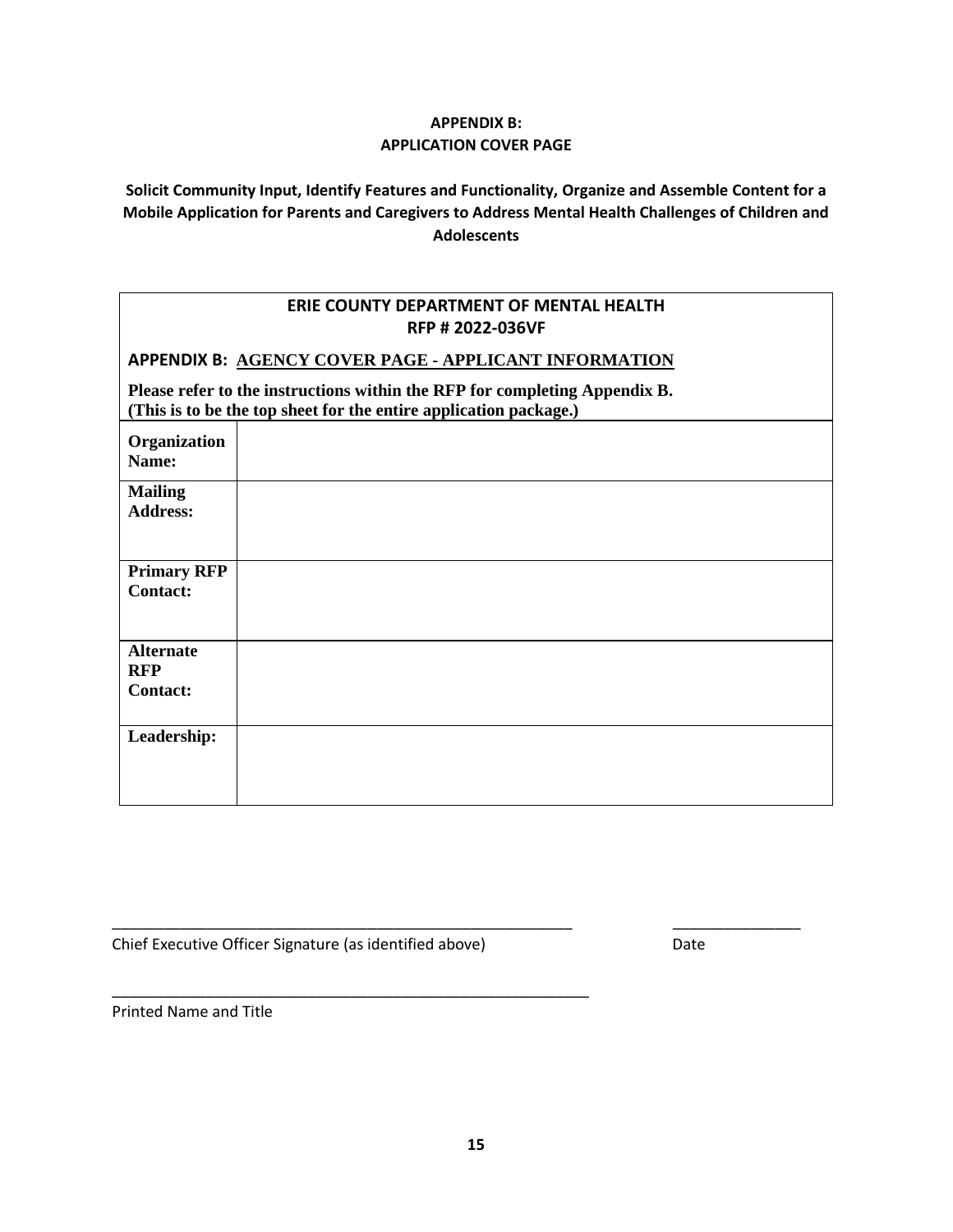| <b>APPENDIX C</b>                       |                                                                                                                                                                                                                    |  |  |  |
|-----------------------------------------|--------------------------------------------------------------------------------------------------------------------------------------------------------------------------------------------------------------------|--|--|--|
|                                         | <b>ERIE COUNTY DEPARTMENT OF MENTAL HEALTH SCORING TOOL</b>                                                                                                                                                        |  |  |  |
|                                         | Solicit Community Input, Identify Features and Functionality, Organize and Assemble Content for a Mobile Application<br>for Parents and Caregivers to Address Mental Health Challenges of Children and Adolescents |  |  |  |
|                                         | RFP# 2022-036VF                                                                                                                                                                                                    |  |  |  |
|                                         | <b>ORGANIZATIONAL AND TEAM EXPERIENCE</b>                                                                                                                                                                          |  |  |  |
| Organizational &                        | Describe your experience engaging the community and gathering community input. Please                                                                                                                              |  |  |  |
| <b>Team Experience</b>                  | describe your methods to identify key informants and groups to engage and methods you have                                                                                                                         |  |  |  |
| A.1                                     | employed to collect information and input. Please identify any similar projects you've been<br>involved with in a leadership capacity.                                                                             |  |  |  |
| A.1 Score                               | 0 = No response, or Applicant states they do not have this experience.                                                                                                                                             |  |  |  |
|                                         | 5 = Applicant provides a clear description pertaining to their experience with a project of                                                                                                                        |  |  |  |
|                                         | similar purpose and/or scope and/or with completion of the project within a similar                                                                                                                                |  |  |  |
|                                         | timeframe, but the Applicant did not have a lead role.                                                                                                                                                             |  |  |  |
|                                         | 10 = Applicant provides a clear description pertaining to their experience with a project of                                                                                                                       |  |  |  |
|                                         | similar purpose and/or scope with completion of the project within a similar timeframe (3                                                                                                                          |  |  |  |
|                                         | months) and also describes their leadership role in creating all aspects of the final product.                                                                                                                     |  |  |  |
|                                         | Applicant describes their role on multiple similar projects.                                                                                                                                                       |  |  |  |
|                                         |                                                                                                                                                                                                                    |  |  |  |
| Organizational &<br>Team Experience A.2 | Describe your experience working with racially, ethnically, socio-economically, and<br>geographically diverse communities.                                                                                         |  |  |  |
| A.2 Score                               | 0 = No response or applicant's response demonstrates no experience working with racially,                                                                                                                          |  |  |  |
|                                         | ethnically, socio-economically, and geographically diverse communities.                                                                                                                                            |  |  |  |
|                                         | 5 = Applicant's response demonstrates some experience working with racially, ethnically,                                                                                                                           |  |  |  |
|                                         | socio-economically, and geographically diverse communities.                                                                                                                                                        |  |  |  |
|                                         | 10 = Applicant's response demonstrates significant experience and success working with                                                                                                                             |  |  |  |
|                                         | racially, ethnically, socio-economically, and geographically diverse communities.                                                                                                                                  |  |  |  |
|                                         |                                                                                                                                                                                                                    |  |  |  |
| Organizational &                        | Based on your experience to date related to conducting community input activities and working                                                                                                                      |  |  |  |
| Team Experience A.3                     | with diverse communities, please describe some of the lessons learned from these experiences<br>and your recommendations for maximizing the success of this project.                                               |  |  |  |
| A.3 Score                               | 0 = No response or Applicant response does not include lessons learned or recommendations                                                                                                                          |  |  |  |
|                                         | based on their experience.                                                                                                                                                                                         |  |  |  |
|                                         | 5 = Applicant describes some lessons learned in past projects and recommendations to                                                                                                                               |  |  |  |
|                                         | maximize the success of this project.                                                                                                                                                                              |  |  |  |
|                                         | $10$ = In addition to the positive characteristics for a score of "5," the description includes clear                                                                                                              |  |  |  |
|                                         | evidence that the applicant has had an increasing level of skill over multiple projects in                                                                                                                         |  |  |  |
|                                         | executing this type of project and applying strategies that improve the process and maximize                                                                                                                       |  |  |  |
|                                         | the success of the projects they have completed.                                                                                                                                                                   |  |  |  |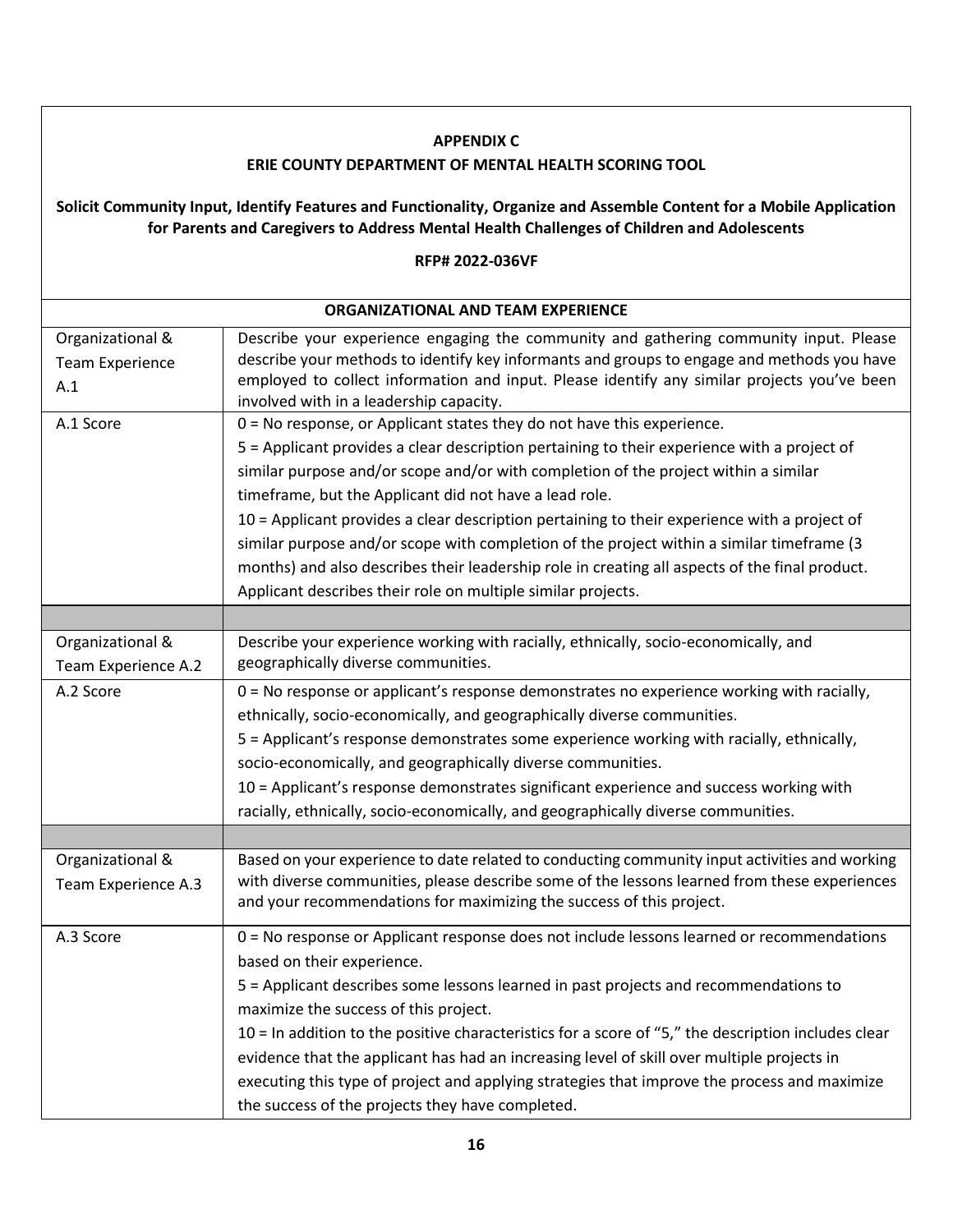| Organizational &<br><b>Team Experience</b><br>A.4 | Describe your experience identifying features and functionality, organizing the materials and<br>selecting the content for a mobile application, website, complex report or other similarly<br>structured project.                                                                                                                                                                                                                                                                                                                                                                                                                                                                                                                             |
|---------------------------------------------------|------------------------------------------------------------------------------------------------------------------------------------------------------------------------------------------------------------------------------------------------------------------------------------------------------------------------------------------------------------------------------------------------------------------------------------------------------------------------------------------------------------------------------------------------------------------------------------------------------------------------------------------------------------------------------------------------------------------------------------------------|
| A.4 Score                                         | 0 = No response or applicant's response demonstrates no experience identifying features and<br>functionality, organizing the materials and selecting the content for a mobile application,<br>website, complex report or similarly structured<br>project.<br>5 = Applicant's response demonstrates some experience but is vague, does not include<br>specific project information, and/or the Applicant did not have the lead role in a similar project.<br>10 = The Applicant's response is clear and provides specific project information over which<br>they had a lead role. The description includes clear evidence that the Applicant has completed<br>projects of this nature and has finished them within tight timeframes.            |
|                                                   |                                                                                                                                                                                                                                                                                                                                                                                                                                                                                                                                                                                                                                                                                                                                                |
| Organizational &<br><b>Team Experience</b><br>A.5 | Describe your experience and involvement in the Erie County mental health and children's<br>systems of care, community resources network and familiarity with the services, needs, and<br>strengths of the systems of care for children, adolescents and families in Erie County.                                                                                                                                                                                                                                                                                                                                                                                                                                                              |
|                                                   | 0 = No response or applicant's response demonstrates no experience with the Erie County<br>mental health and children's systems of care, community resources network and familiarity<br>with the services, needs, and strengths of the systems of care for children, adolescents and<br>families in Erie County.<br>5 = Applicant's response indicates some experience but is vague and limited.<br>10 = The Applicant's response is clear and demonstrates significant experience and<br>involvement in the Erie County mental health and children's systems of care, community<br>resources network and familiarity with the services, needs, and strengths of the systems of<br>care for children, adolescents and families in Erie County. |
|                                                   |                                                                                                                                                                                                                                                                                                                                                                                                                                                                                                                                                                                                                                                                                                                                                |
| Organizational &<br><b>Team Experience</b><br>A.6 | Please identify the key members of your project team, their role in the project, and provide a<br>brief bio of relevant experience for each.                                                                                                                                                                                                                                                                                                                                                                                                                                                                                                                                                                                                   |
|                                                   | $0 = No$ response<br>5 = Key members of the project team are identified with their role in the project and a brief<br>bio<br>10 = In addition to the positive score of "5" the team members have strong, demonstrated<br>experience in relevant aspects of their role in this project.<br><b>Total Score for Organizational and Team Experience =</b>                                                                                                                                                                                                                                                                                                                                                                                          |
|                                                   |                                                                                                                                                                                                                                                                                                                                                                                                                                                                                                                                                                                                                                                                                                                                                |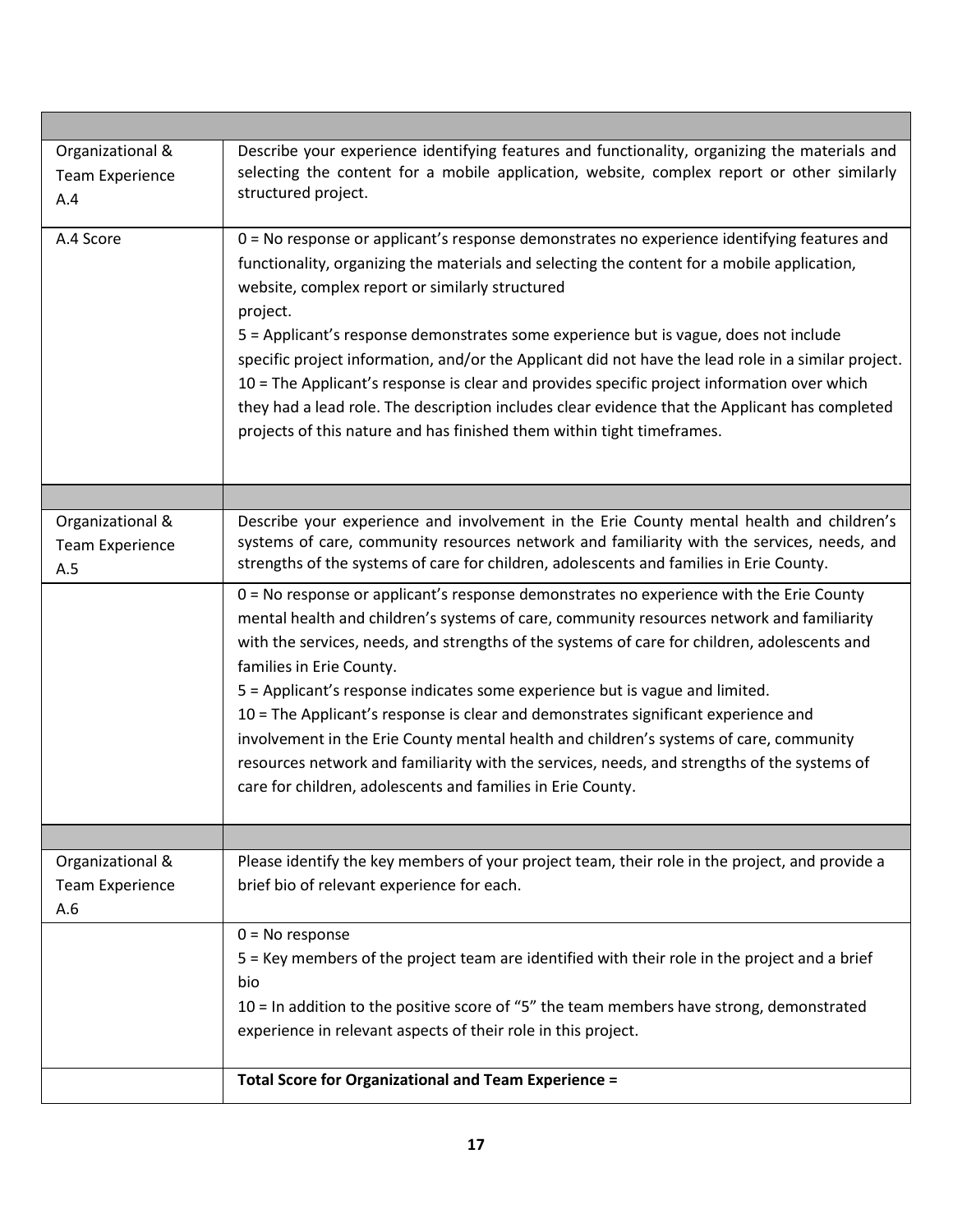| <b>APPROACH</b>  |                                                                                                                                                                                                                                                                                                                                                                                                                                                                                                                                                                                                                                                                                                                                                                                                                                                                                                                                                                                                      |  |  |
|------------------|------------------------------------------------------------------------------------------------------------------------------------------------------------------------------------------------------------------------------------------------------------------------------------------------------------------------------------------------------------------------------------------------------------------------------------------------------------------------------------------------------------------------------------------------------------------------------------------------------------------------------------------------------------------------------------------------------------------------------------------------------------------------------------------------------------------------------------------------------------------------------------------------------------------------------------------------------------------------------------------------------|--|--|
| Approach<br>B.1  | Please describe your approach for soliciting community input, identifying features and functionality,<br>organize and assembling content for this project. Provide sufficient detail to demonstrate a reasonable<br>plan that can be completed within the defined time frames and be completed by the deadlines. Describe<br>how will you gather input from parents and guardians, school staff, and providers of mental health services<br>serving children and adolescents. Describe your approach for ensuring you have input from communities<br>of color, LGBTQAI+, parents of youth with disabilities, rural communities, and other populations. Describe<br>your method for identifying content material and determining the best way for organizing and presenting<br>the content. Please describe your approach to ensuring that the content and the presentation is inclusive<br>from a health equity perspective.                                                                         |  |  |
| <b>B.1 Score</b> | $0 = No$ response.<br>5 = The Applicant describes an approach that is clear, however does not provide sufficient details that<br>demonstrate a well-articulated, reasonable, or feasible plan that can be completed within the project<br>time frame. Applicant does not address engagement of all of the populations and does not discuss the<br>method for identifying features and functionality and/or how they will approach organizing the content.<br>Applicant does not discuss how the content and presentation are inclusive from a health equity<br>perspective.<br>10 = The applicant describes an approach that is clear with sufficient details that demonstrate a well-<br>articulated, reasonable, or feasible plan that can be completed within the project time frame. Applicant's<br>response clearly addresses all of the questions regarding the approach including how they will ensure<br>input from all identified groups and is inclusive from a health equity perspective. |  |  |
|                  |                                                                                                                                                                                                                                                                                                                                                                                                                                                                                                                                                                                                                                                                                                                                                                                                                                                                                                                                                                                                      |  |  |
| Approach<br>B.2  | Describe your plan and approach for communicating with the ECDMH and the Steering Committee<br>throughout the project. Please identify the member(s) of your project team who will be the primary<br>contacts for the project.                                                                                                                                                                                                                                                                                                                                                                                                                                                                                                                                                                                                                                                                                                                                                                       |  |  |
| <b>B.2 Score</b> | $0 = No$ Response<br>5 = A description of the plan and approach for communication with the ECDMH and the Steering<br>Committee is provided, however does not provide sufficient detail related to frequency, method,<br>content, and who from the applicant organization is responsible for communication.<br>10 = A description of the plan and approach for communication with the ECDMH and the Steering<br>Committee is provided and includes sufficient details related to the frequency of communication,<br>method, content, and identifies the primary contacts.                                                                                                                                                                                                                                                                                                                                                                                                                             |  |  |
|                  |                                                                                                                                                                                                                                                                                                                                                                                                                                                                                                                                                                                                                                                                                                                                                                                                                                                                                                                                                                                                      |  |  |
| Approach<br>B.3  | Workplan and Timeline should include objectives/deliverables, resources needed, tasks, person<br>responsible, start and end dates. Milestones should be clearly identified and the timeline should<br>demonstrate that the Proposer will be able to complete the project deliverables by the deadlines. A<br>Workplan template with some sample information is provided in Appendix D. The Proposer must also<br>include a Gantt chart to demonstrate the project timeline.                                                                                                                                                                                                                                                                                                                                                                                                                                                                                                                          |  |  |
| <b>B.3 Score</b> | $0 = No$ response<br>5 = Project workplan and Gantt chart are included, but are not reasonable, do not demonstrate that the<br>project can be completed within the required time frame and/or are missing critical objectives.<br>10 = Project workplan and Gantt chart are included, are reasonable, demonstrate that the project can be<br>completed within the required time frame and include all of the project objectives. Demonstrates<br>thorough understanding of the project and a solid plan for completing it within the required time frame.                                                                                                                                                                                                                                                                                                                                                                                                                                            |  |  |
|                  | <b>Total Score for Approach =</b>                                                                                                                                                                                                                                                                                                                                                                                                                                                                                                                                                                                                                                                                                                                                                                                                                                                                                                                                                                    |  |  |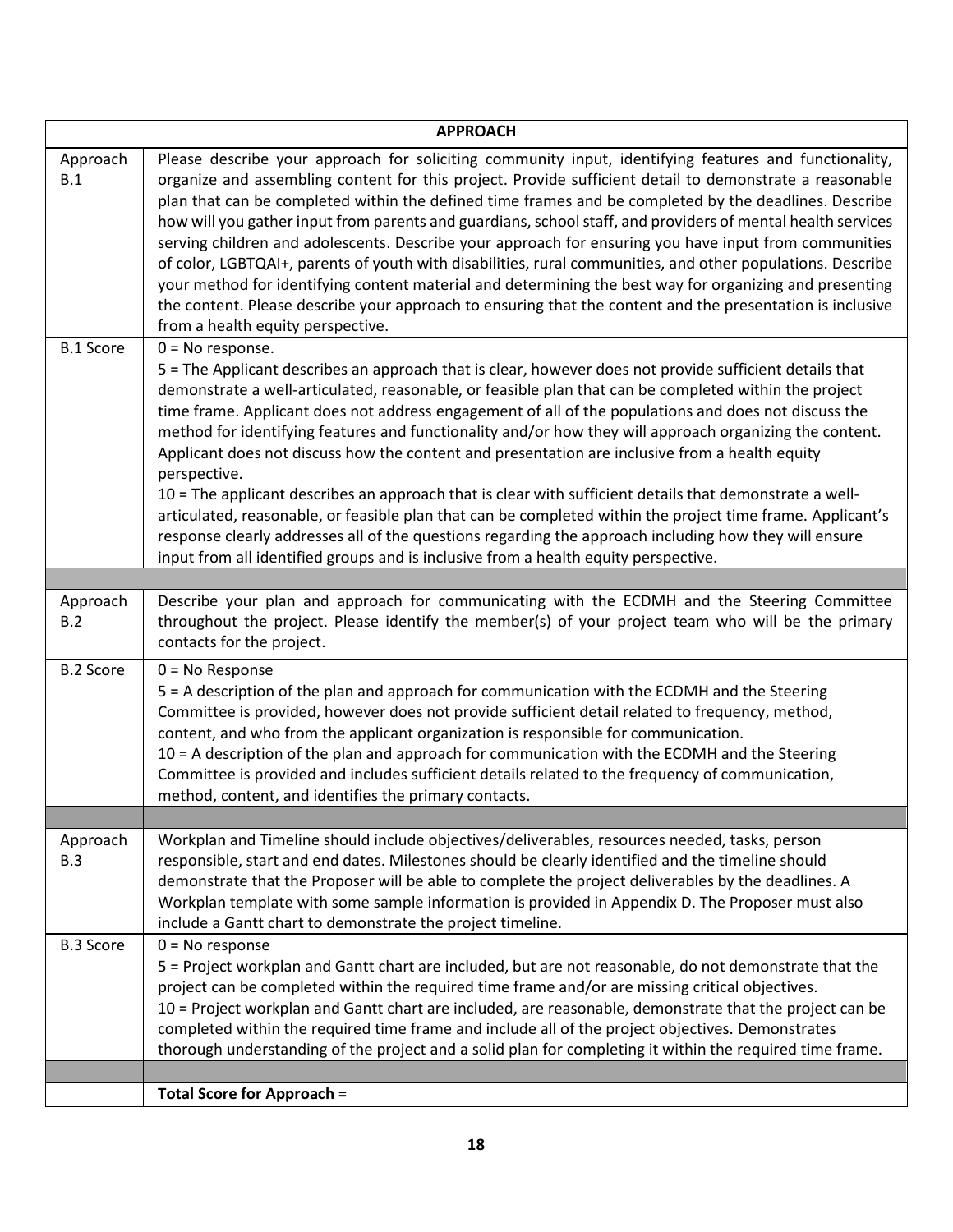| <b>BUDGET AND JUSTIFICATION</b> |                                                                                                                                                                                                                                                                                                                                                                                                                                                                               |  |  |
|---------------------------------|-------------------------------------------------------------------------------------------------------------------------------------------------------------------------------------------------------------------------------------------------------------------------------------------------------------------------------------------------------------------------------------------------------------------------------------------------------------------------------|--|--|
| Budget and<br>Justification     | This is to be limited to no more than two (2) pages and should include objectives/deliverables,<br>resources needed, tasks, person responsible, start and end dates, and evidence of completion. A<br>Budget template is provided in Appendix D.                                                                                                                                                                                                                              |  |  |
| Score                           | $0 =$ Missing or incomplete<br>1 = Complete, but reflects inconsistencies with Applicant's program narrative, especially in regard<br>to staffing and/or is not clear to the reviewer.<br>5 = Budget is complete but the costs are not justified, calculations are not provided and there are<br>minor inconsistencies.<br>10 = Budget is complete and clear, justifications and calculations are provided. Costs are realistic<br>and consistent with the program narrative. |  |  |

**Total Score for Budget and Justification Total = x 2 weighting =** 

|         | MINORITY OWNED BUSINESS ENTERPRISES AND WOMEN OWNED BUSINESS ENTERPRISES (MBE/WBE)                       |
|---------|----------------------------------------------------------------------------------------------------------|
| MBE/WBE | In an effort to support MBE/WBE participation a portion of this RFP will be scored based on the          |
| 5a      | Proposer's participation of MBE/WBE in the selection of the Proposer's contracts and vendors. Your       |
|         | response should include a letter of no more than two (2) pages clearly describing the Proposer's         |
|         | policies and practices pertaining to the level of MBE/WBE participation in your selection of             |
|         | contractors and vendors.                                                                                 |
| MBE/WBE | $0 =$ Missing or incomplete                                                                              |
| 5a      | 1 = Complete, but policy and procedures are not specific to MBE/WBE participation.                       |
|         | 5 = Complete, clear and specific to MBE/WBE. However, there are no goals established and/or no           |
|         | existing documentation of MBE/WBE contractors or vendors selected.                                       |
|         | $10$ = In addition to reference for a "5", the proposer has several components which would support       |
|         | selection of MBW/WBE. These may include but are not limited to keeping a source list of MBE/WBEs,        |
|         | allowing sufficient time for proposals to be received, and/or policy explicitly states an organizational |
|         | goal for contracts provided to MBE/WBE.                                                                  |
|         |                                                                                                          |
|         | Total Score for MBE/WBE Participation =                                                                  |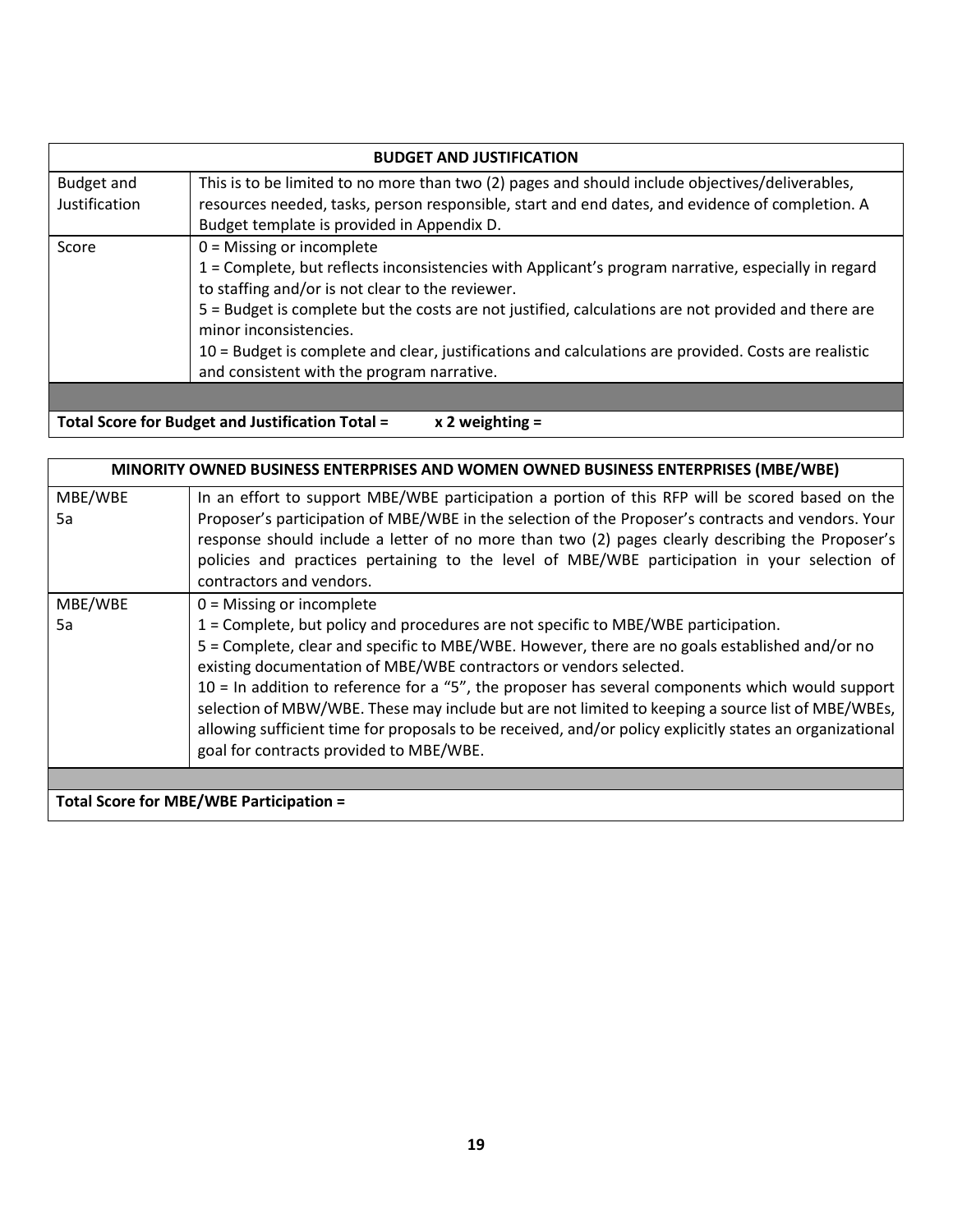**Section Scores:** 

**Organizational and Team Experience: \_\_\_\_\_ Approach: \_\_\_\_ Budget: \_\_\_\_ Level of Minority Owned Business Enterprises and Women Owned Business Enterprises (MBE/WBE): \_\_\_\_**

**Total Score All Areas:**

**The results of possible agency interviews may be factored into such a qualitative evaluation.** 

**Potential follow up questions for the agency:**

**RFP# 2022-036VF DEPUTY COUNTY EXECUTIVE APPROVAL OF SCORING TOOL**

**\_\_\_\_\_\_\_\_\_\_\_\_\_\_\_\_\_\_\_\_\_\_\_\_\_\_\_\_\_\_\_\_\_\_\_\_\_\_\_\_\_\_\_\_\_\_\_\_\_\_\_\_\_\_\_\_\_\_\_**

**\_\_\_\_\_\_\_\_\_\_\_\_\_\_\_\_\_\_\_\_\_\_\_\_\_\_\_\_\_\_\_\_\_\_\_\_\_\_\_\_\_\_\_\_\_\_\_\_\_\_\_\_\_\_\_\_\_\_\_**

**Deputy County Executive Maria Whyte**

**Date**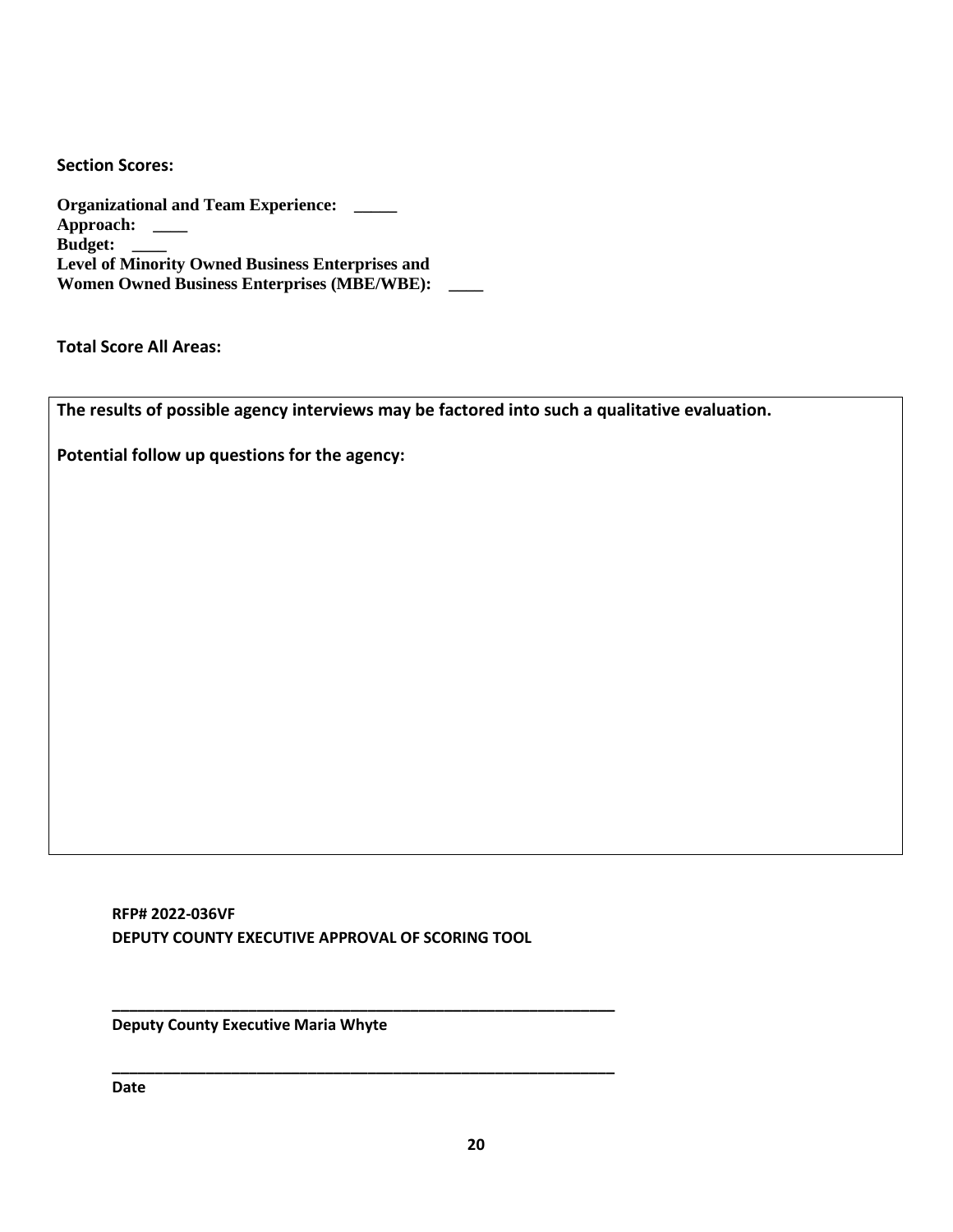#### **APPENDIX D WORK PLAN AND TIMELINE - TEMPLATE**

# **Solicit Community Input, Identify Features and Functionality, Organize and Assemble Content for a Mobile Application for Parents and Caregivers to Address Mental Health Challenges of Children and Adolescents**

#### **RFP# 2022-036VF**

Please utilize the following Work Plan Template (or a reproduction with all requested information) for the Work Plan and Timeline section of the Proposal narrative. Sample information is included in *italics* for illustrative and instructional purposes, but should not be included in your submission. This table should be counted within the 5-page narrative. The Applicant will need to provide the work plan and include a Gantt chart to demonstrate the project timeline. These items DO count toward the 5-page proposal narrative limit.

| <b>Objective/Deliverable</b>      | <b>Steps/Tasks</b>                                                 | <b>Resources</b>                                                                    | Person             | <b>Start</b> | End     |
|-----------------------------------|--------------------------------------------------------------------|-------------------------------------------------------------------------------------|--------------------|--------------|---------|
|                                   |                                                                    | <b>Needed</b>                                                                       | Responsible        | Date         | Date    |
| Conduct community<br>focus groups | Identify groups<br><b>Schedule</b><br>meetings<br>Conduct sessions | <b>EC Steering</b><br>Committee,<br>Community<br>partners,<br>space for<br>meetings | Project<br>manager | 8/15/22      | 9/15/22 |
|                                   |                                                                    |                                                                                     |                    |              |         |
|                                   |                                                                    |                                                                                     |                    |              |         |
|                                   |                                                                    |                                                                                     |                    |              |         |
|                                   |                                                                    |                                                                                     |                    |              |         |
|                                   |                                                                    |                                                                                     |                    |              |         |
|                                   |                                                                    |                                                                                     |                    |              |         |
|                                   |                                                                    |                                                                                     |                    |              |         |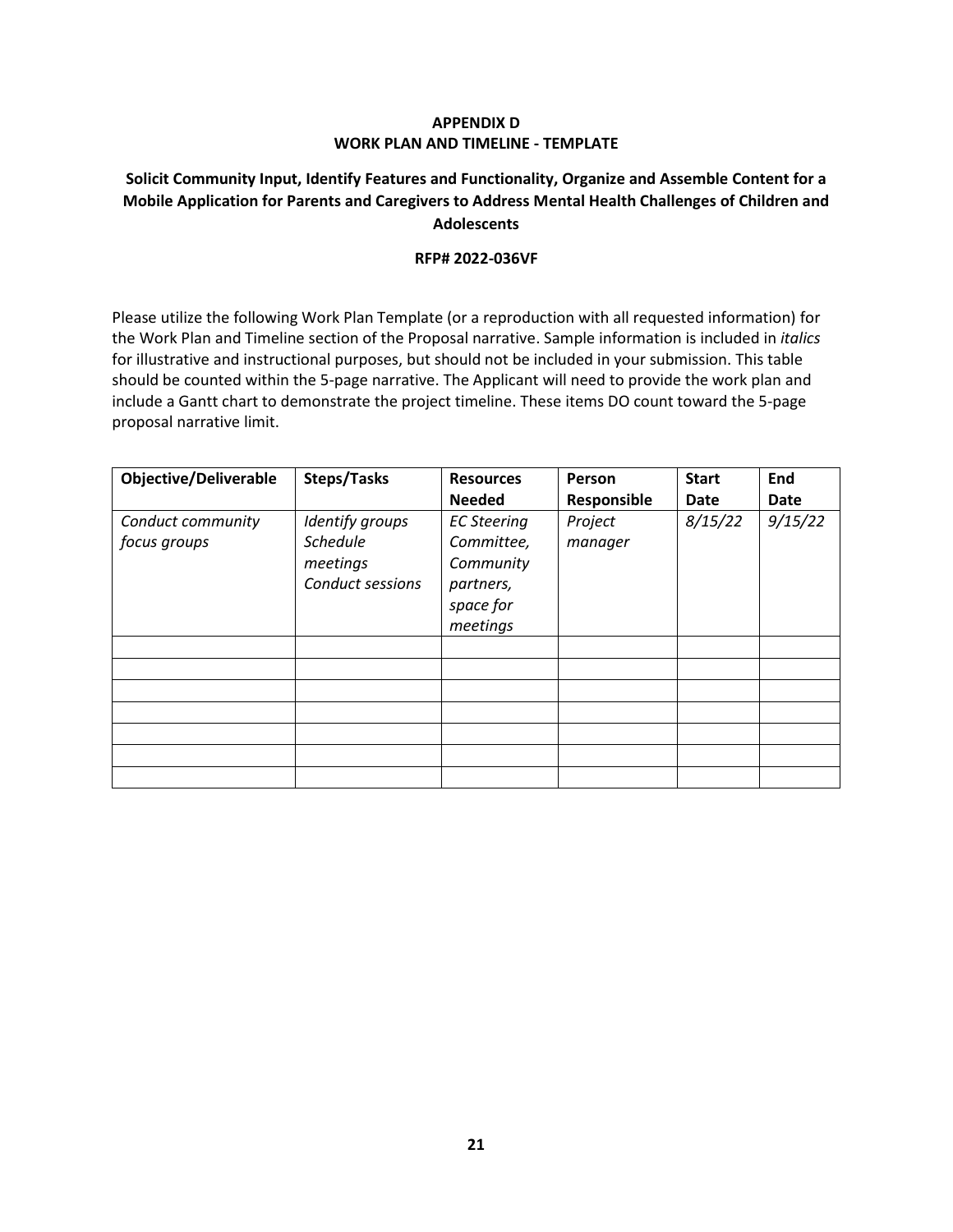#### **APPENDIX E BUDGET - TEMPLATE**

# **Solicit Community Input, Identify Features and Functionality, Organize and Assemble Content for a Mobile Application for Parents and Caregivers to Address Mental Health Challenges of Children and Adolescents**

#### **RFP# 2022-036VF**

# **Proposer Name: \_\_\_\_\_\_\_\_\_\_\_\_\_\_\_\_\_\_\_\_\_\_\_\_\_\_\_\_\_\_\_\_\_\_\_\_\_\_\_\_\_\_\_\_\_\_\_\_\_\_\_\_\_\_\_\_\_\_\_\_\_\_\_\_\_\_\_\_\_\_\_**

Please complete the following Budget template (or a reproduction which includes all of the requested information). Examples are included in *italics* for illustrative and instructional purposes, but should not be included in your submission. Please provide sufficient detail to describe the expense, the necessity for each expense, and how the cost was calculated. The budget should not exceed two (2) pages.

#### **BUDGET**

| <b>Category of Expense</b> | Description/Justification/Calculation                                                                                                                                                                       | Requested<br>Amount |
|----------------------------|-------------------------------------------------------------------------------------------------------------------------------------------------------------------------------------------------------------|---------------------|
| Personnel                  |                                                                                                                                                                                                             |                     |
| Salaries/Wages             | Project manager to coordinate and manage all aspects of<br>the project: 1.0 FTE for 3 months, annual salary of \$50,000=<br>\$12,500<br>Administrative Assistant: 0.5 FTE for 3 months,<br>\$35,000=\$4,375 | \$16,875            |
| <b>Fringe</b>              | Fringe rate of 25%                                                                                                                                                                                          | \$4,219             |
| <b>Total Personnel</b>     |                                                                                                                                                                                                             | \$21,094            |
| <b>Travel</b>              |                                                                                                                                                                                                             |                     |
| <b>Equipment</b>           |                                                                                                                                                                                                             |                     |
| <b>Supplies</b>            | Refreshments for community focus group meetings: \$50 per<br>event x 3 events = $$150$<br>Meeting supplies (markers, flip charts) \$200                                                                     | \$350               |
| Contractual                | Content expert: $$50/hr \times 20$ hours = $$1000$<br>Facilitator: \$50/hr x 15 hours \$750                                                                                                                 | \$1,750             |
| <b>Other</b>               |                                                                                                                                                                                                             |                     |
| <b>Direct Costs Total</b>  |                                                                                                                                                                                                             |                     |
| <b>Indirect Costs</b>      |                                                                                                                                                                                                             |                     |
| <b>Total Request</b>       |                                                                                                                                                                                                             |                     |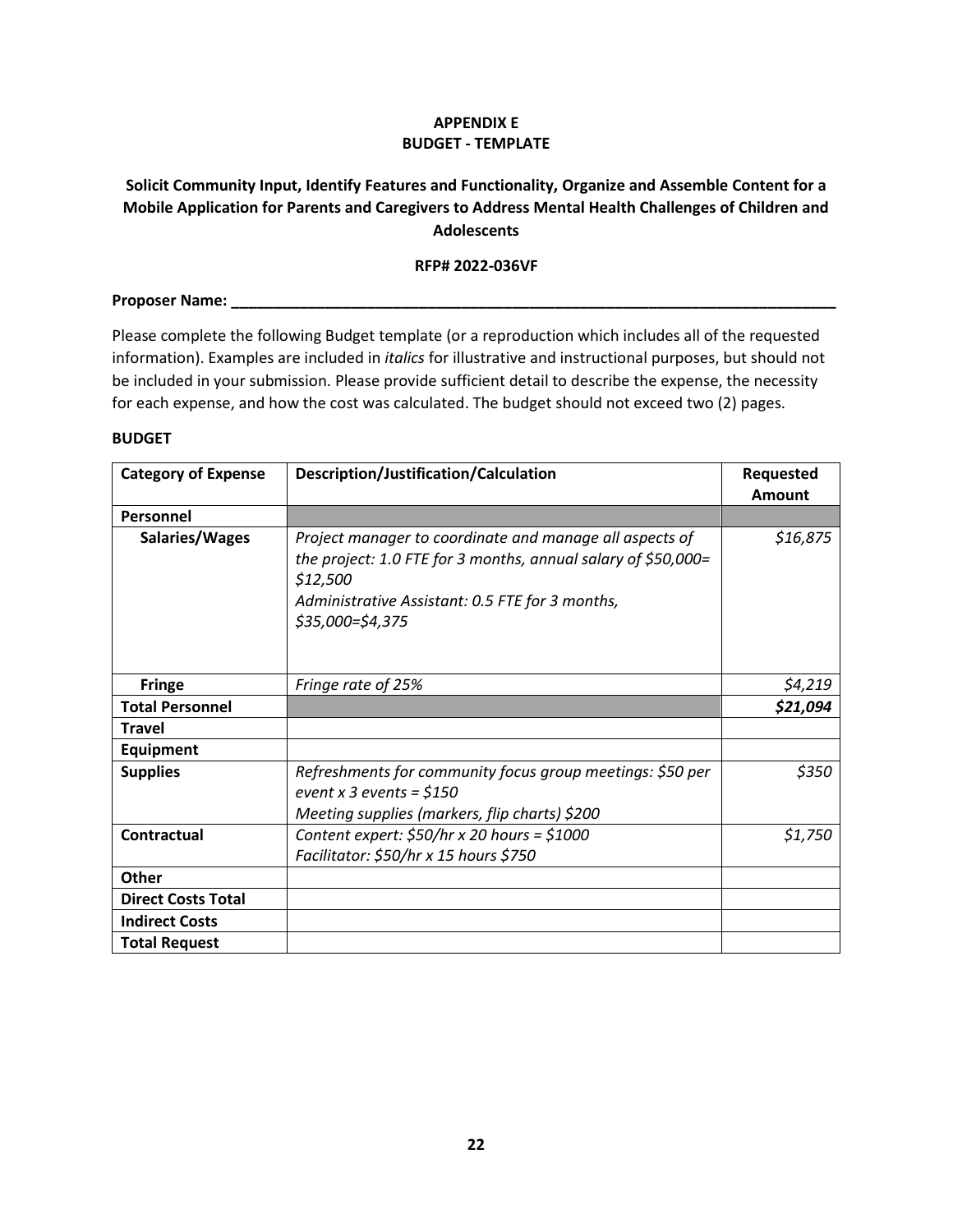# **V. STATEMENT OF RIGHTS**

#### **UNDERSTANDINGS**

**Please take notice**, by submission of a proposal in response to this request for proposals, the Proposer agrees to and understands:

- That any proposal, attachments, additional information, etc., submitted pursuant to this Request for Proposals constitute merely a suggestion to negotiate with the County of Erie and is not a bid under Section 103 of the New York State General Municipal Law;
- Submission of a proposal, attachments, and additional information shall not entitle the Proposer to enter into an agreement with the County of Erie for the required services;
- By submitting a proposal, the Proposer agrees and understands that the County of Erie is not obligated to respond to the proposal, nor is it legally bound in any manner whatsoever by submission of same;
- That any and all counter-proposals, negotiations or any communications received by a proposing entity, its officers, employees or agents from the County, its elected officials, officers, employees or agents, shall not be binding against the County of Erie, its elected officials, officers, employees or agents unless and until a formal written agreement for the services sought by this RFP is duly executed by both parties and approved by the Erie County Legislature, the Erie County Fiscal Stability Authority, and the Office of the Erie County Attorney.

In addition to the foregoing, by submitting a proposal, the Proposer also understands and agrees that the County of Erie reserves the right, and may at its sole discretion exercise, the following rights and options with respect to this Request for Proposals:

- To reject any or all proposals;
- To issue amendments to this RFP;
- To issue additional solicitations for proposals
- To waive any irregularities in proposals received after notification to Proposers affected;
- To select any proposal as the basis for negotiations of a contract, and to negotiate with one or more of the Proposers for amendments or other modifications to their proposals;
- To conduct investigations with respect to the qualifications of each Proposer;
- To exercise its discretion and apply its judgment with respect to any aspect of this RFP, the evaluation of proposals, and the negotiations and award of any contract;
- To enter into an agreement for only portions (or not to enter into an agreement for any) of the services contemplated by the proposals with one or more of the Proposers;
- To select the proposal that best satisfies the interests of the County and not necessarily on the basis of price or any other single factor;
- To interview the Proposer(s);
- To request or obtain additional information the County deems necessary to determine the ability of the Proposer;
- To modify dates;
- All proposals prepared in response to this RFP are at the sole expense of the Proposer, and with the express understanding that there will be no claim, whatsoever, for reimbursement from the County for the expenses of preparation. The County assumes no responsibility or liability of any kind for costs incurred in the preparation or submission of any proposal;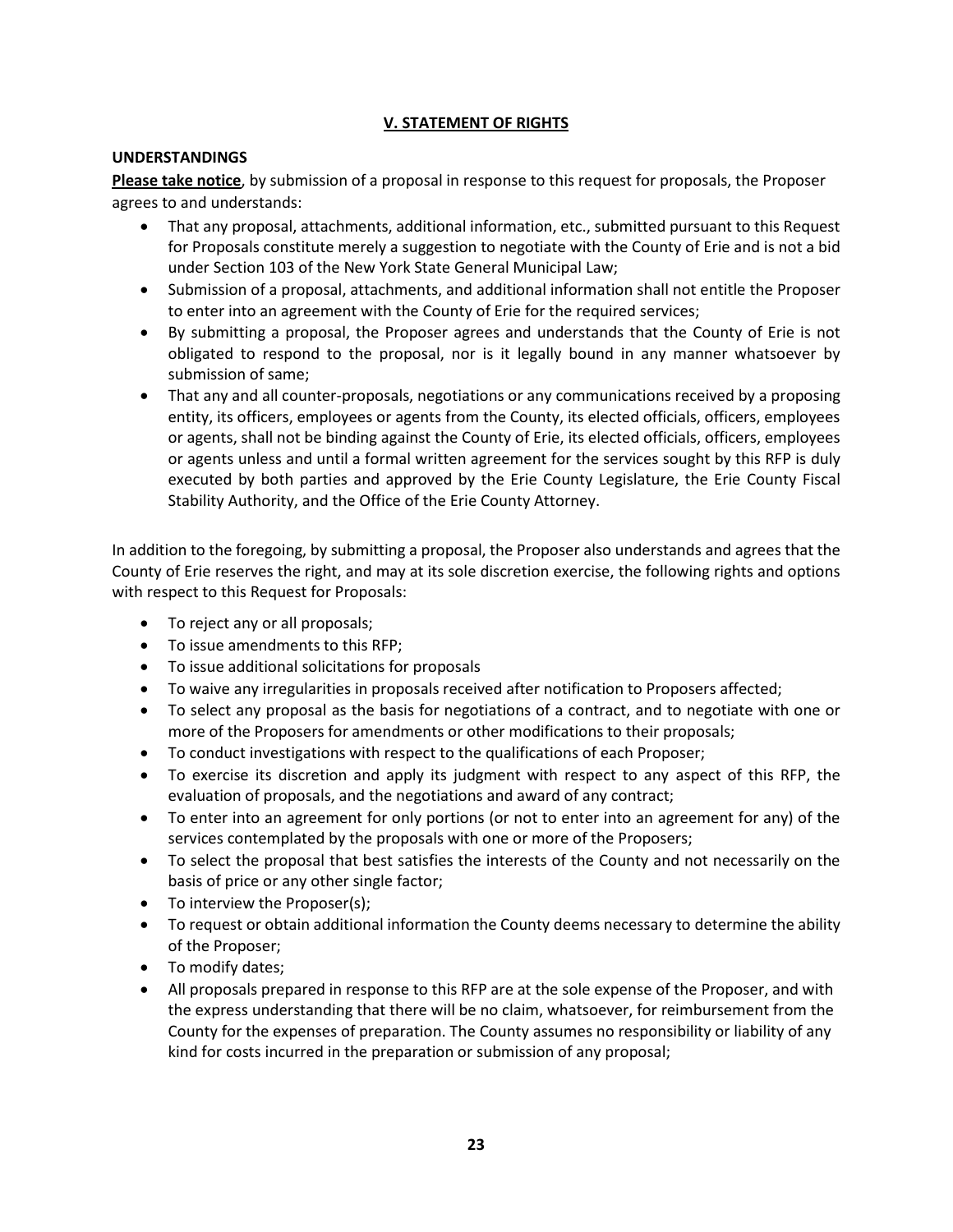- While this is a RFP and not a bid, the County reserves the right to apply the case law under General Municipal Law § 103 regarding bidder responsibility in determining whether a Proposer is a responsible vendor for the purpose of this RFP process;
- The County is not responsible for any internal or external delivery delays which may cause any proposal to arrive beyond the stated deadline. To be considered, proposals MUST arrive at the place specified herein and be time stamped prior to the deadline.

#### **EVALUATION**

The following criteria, not necessarily listed in order of importance, will be used to review the proposals. The County reserves the right to weigh its evaluation criteria in any manner it deems appropriate:

- Proposer's demonstrated capability to provide the services;
- Evaluation of the professional qualifications, background and resume(s) of individuals involved in providing services;
- Proposer's experience to perform the proposed services;
- Proposer's financial ability to provide the services;
- Evaluation of the proposed cost/s. It should be noted that while cost is not the only consideration, it is an important one;
- A determination that the Proposer has submitted a complete and responsive proposal as required by this RFP;
- An evaluation of the Proposer's projected approach and plans to meet the requirements of this RFP;
- The Proposer's presentation at and the overall results of any interview conducted with the Proposer;
- Proposers MUST sign the Proposal Certification attached hereto as "Schedule A". Unsigned proposals will be rejected;
- Level of Minority Owned Business Enterprises and Women Owned Business Enterprises (MBE/WBE);
- Proposers may be required to give an oral presentation to the County to clarify or elaborate on the written proposal; and
- No proposal will be accepted from nor any agreement awarded to any Proposer that is in arrears upon any debt or in default of any obligation owed to the County. Additionally, no agreement will be awarded to any Proposer that has failed to satisfactorily perform pursuant to any prior agreement with the County.

# **CONTRACT**

After selection of the successful Proposer, a formal written contract will be prepared by the County of Erie and will not be binding until signed by both parties and, if necessary, approved by the Erie County Legislature, the Erie County Fiscal Stability Authority and the Office of the County Attorney. NO RIGHTS SHALL ACCRUE TO ANY PROPOSERER BY THE FACT THAT A PROPOSAL HAS BEEN SELECTED BY THE COUNTY FOR SUBMISSION TO THE ERIE COUNTY LEGISLATURE AND/OR THE ERIE COUNTY FISCAL STABILITY AUTHORITY FOR APPROVAL. THE APPROVAL OF SAID LEGISLATURE AND/OR AUTHORITY MAY BE NECESSARY BEFORE A VALID AND BINDING CONTRACT MAY BE EXECUTED BY THE COUNTY.

The term of the contract shall be for a one (1) year period commencing on or about **August 1, 2022** and terminating on or about **December 31, 2022**. The County, in its sole discretion may extend the agreement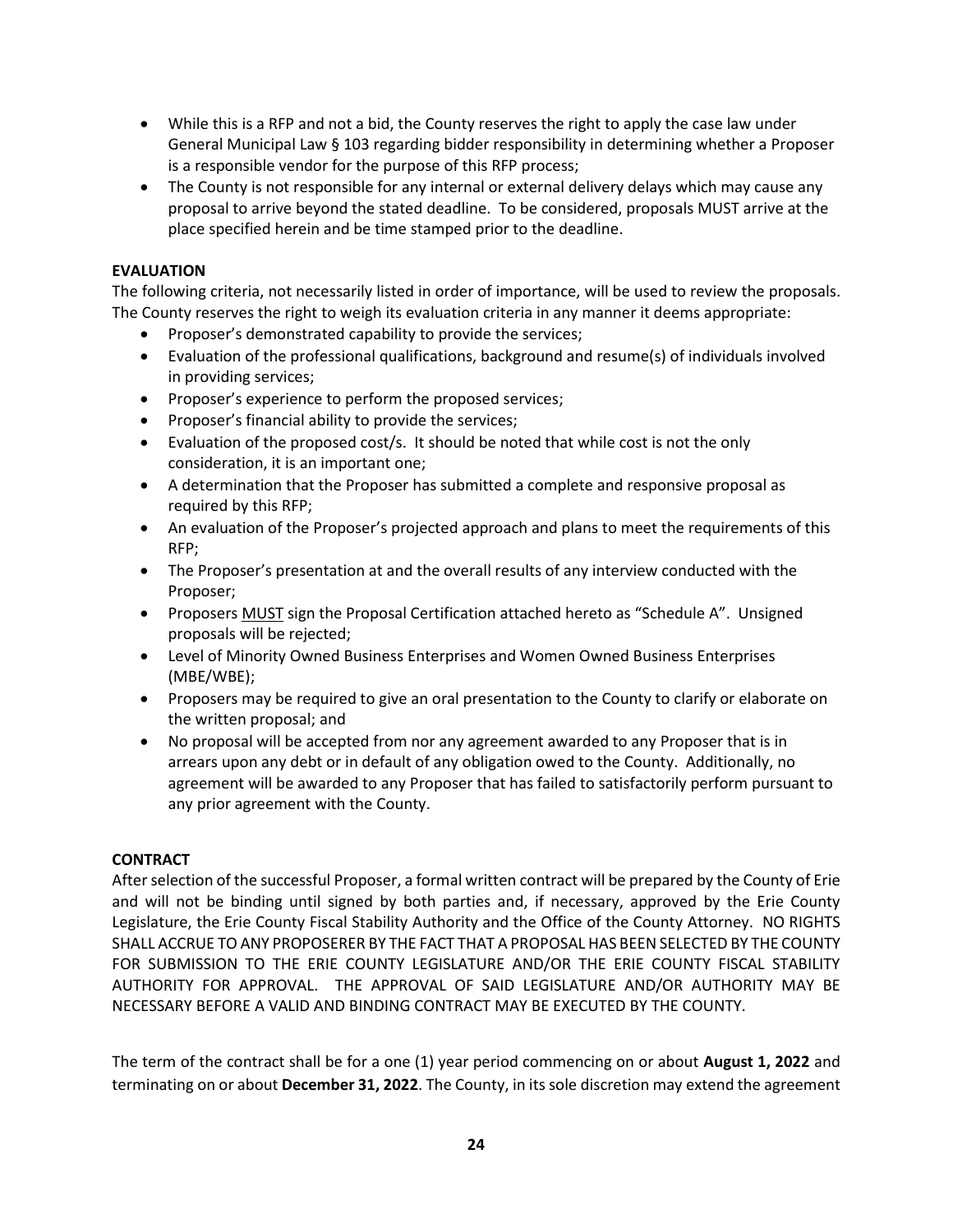beyond this initial term for up to an additional year at one-year periods with an approved scope of work and available funding.

#### **INDEMNIFICATION AND INSURANCE**

The Proposer accepts and agrees that language in substantially the following form will be included in the contract between the Proposer and the County:

"In addition to, and not in limitation of the insurance requirements contained herein the Consultant agrees:

(a) that except for the amount, if any, of damage contributed to, caused by or resulting from the negligence of the County, the Consultant shall indemnify and hold harmless the County, its officers, employees and agents from and against any and all liability, damage, claims, demands, costs, judgments, fees, attorneys' fees or loss arising directly or indirectly out of the acts or omissions hereunder by the Consultant or third parties under the direction or control of the Consultant; and

(b) to provide defense for and defend, at its sole expense, any and all claims, demands or causes of action directly or indirectly arising out of this Agreement and to bear all other costs and expenses related thereto

Upon execution of any contract between the Proposer and the County, the Proposer will be required to provide proof of the insurance coverage described in "Schedule B."

Insurance coverage in amount and form shall not be deemed acceptable until approved by the County Attorney."

#### **INTELLECTUAL PROPERTY RIGHTS**

The Proposer accepts and agrees that language in substantially the following form will be included in the contract between the Proposer and the County:

All deliverables created under this Agreement are to be considered "works made for hire.". If any of the deliverables do not qualify as "works made for hire," the Consultant hereby assigns to the County all right, title and interest (including ownership of copyright) in such deliverables and such assignment allows the County to obtain in its name copyrights, registrations and similar protections which may be available. The Consultant agrees to assist the County, if required, in perfecting these rights. The Consultant shall provide the County with at least one copy of each deliverable.

The Consultant agrees to indemnify and hold harmless the County for all damages, liabilities, losses and expenses arising out of any claim that a deliverable infringes upon an intellectual property right of a third party. If such a claim is made, or appears likely to be made, the Consultant agrees to enable the County's continued use of the deliverable, or to modify or replace it. If the County determines that none of these alternatives is reasonably available, the deliverable will be returned.

All records compiled by the Consultant in completing the work described in this Agreement, including but not limited to written reports, source codes, studies, drawings, blueprints, negatives of photographs, computer printouts, graphs, charts, plans,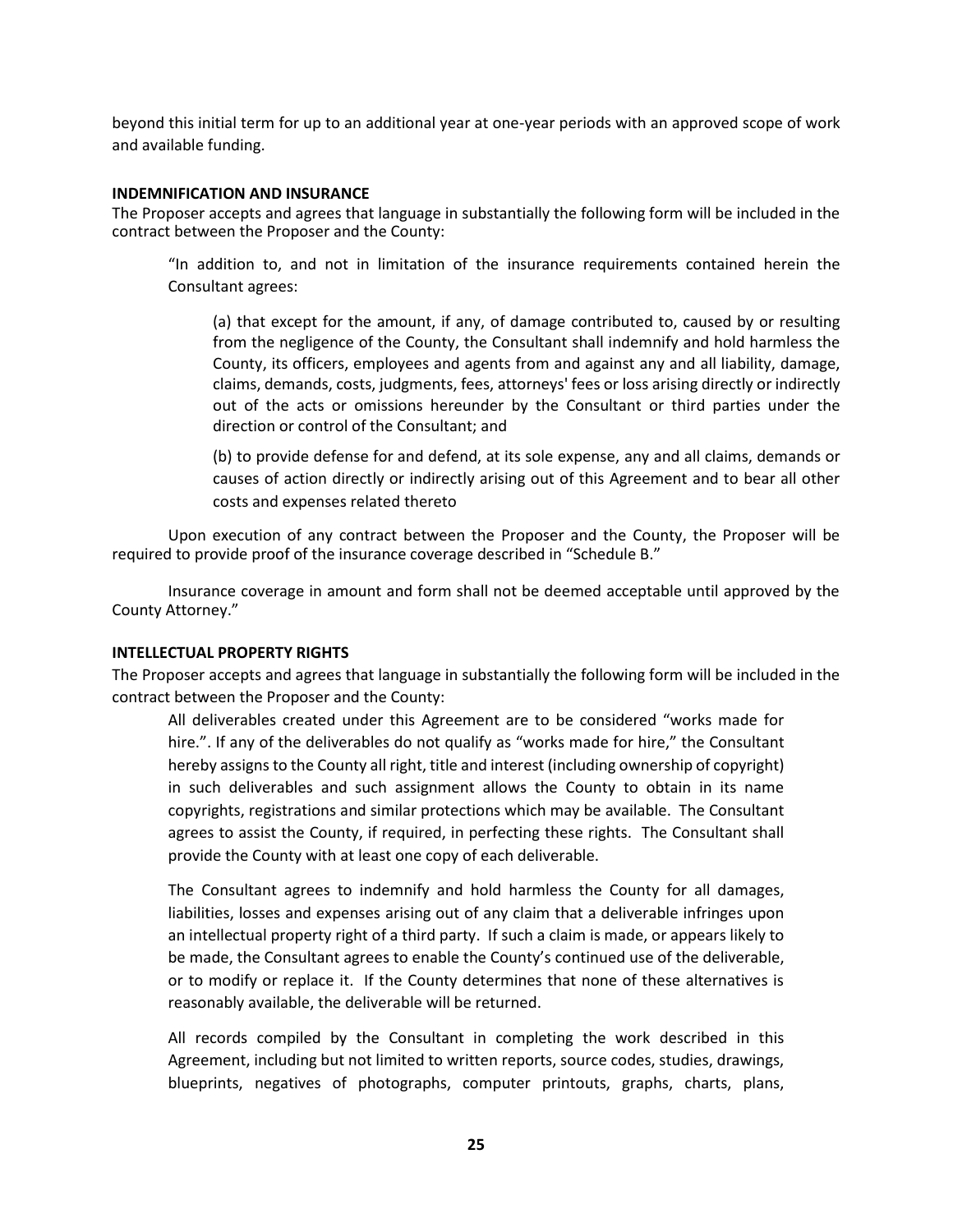specifications and all other similar recorded data, shall become and remain the property of the County. The Consultant may retain copies of such records for its own use.

#### **NON-COLLUSION**

The Proposer, by signing the proposal, does hereby warrant and represent that any ensuing agreement has not been solicited, secured or prepared directly or indirectly, in a manner contrary to the laws of the State of New York and the County of Erie, and that said laws have not been violated and shall not be violated as they relate to the procurement or the performance of the agreement by any conduct, including the paying or the giving of any fee, commission, compensation, gift, gratuity or consideration of any kind, directly or indirectly, to any County employee, officer or official.

#### **CONFLICT OF INTEREST**

All Proposers must disclose with their proposals the name of any officer, director or agent who is also an employee of the County of Erie. Further, all Proposers must disclose the name of any County employee who owns, directly or indirectly, an interest of ten percent or more in the firm or any of its subsidiaries or affiliates.

There shall be no conflicts in existence during the term of any contract with the County. The existence of a conflict shall be grounds for termination of a contract.

#### **COMPLIANCE WITH LAWS**

By submitting a proposal, the Proposer represents and warrants that it is familiar with all federal, state and local laws and regulations and will conform to said laws and regulations. The preparation of proposals, selection of Proposers and the award of contracts are subject to provisions of all Federal, State and County laws, rules and regulations.

#### **CONTENTS OF PROPOSAL**

The New York State Freedom of Information Law as set forth in Public Officers Law, Article 6, § 84 et seq., mandates public access to government records. However, proposals submitted in response to this RFP may contain technical, financial background or other data, public disclosure of which could cause substantial injury to the Proposer's competitive position or constitute a trade secret. Proposers who have a good faith belief that information submitted in their proposals is protected from disclosure under the New York Freedom of Information Law shall:

**a)** Insert the following notice in the front of its proposal:

#### **"NOTICE**

**The data on pages \_\_\_ of this proposal identified by an asterisk (\*) contains technical or financial information constituting trade secrets or information the disclosure of which would result in substantial injury to the Proposer's competitive position.**

**The Proposer requests that such information be used only for the evaluation of the proposal, but understands that any disclosure will be limited to the extent that the County considers proper under the law. If the County enters into an agreement with this Proposer, the County shall have the right to use**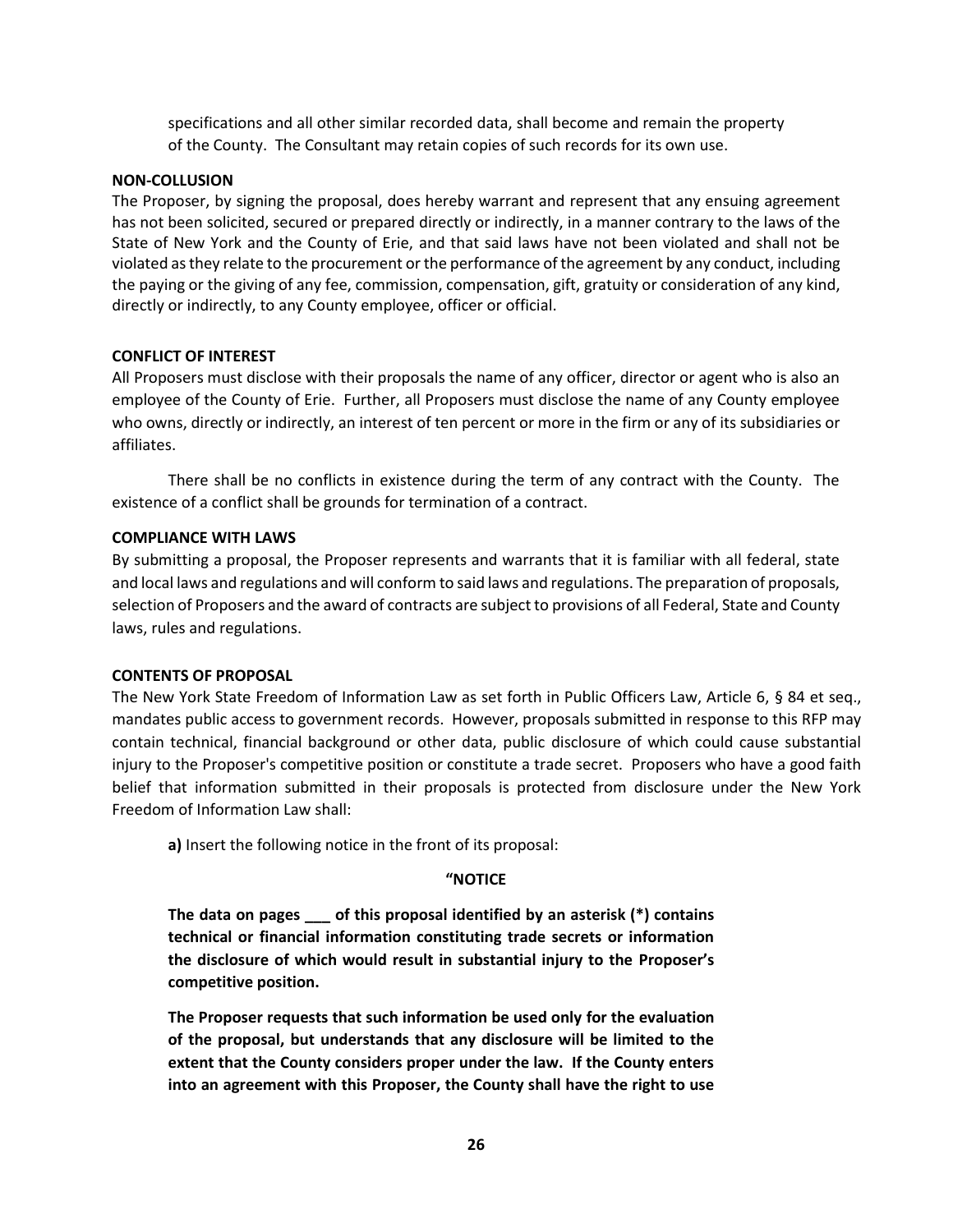**or disclose such information as provided in the agreement, unless otherwise obligated by law."**

and

**b)** Clearly identify the pages of the proposals containing such information by typing in bold face on the top of each page **" \* THE PROPOSER BELIEVES THAT THIS INFORMATION IS PROTECTED FROM DISCLOSURE UNDER THE STATE FREEDOM OF INFORMATION LAW."**

The County assumes no liability for disclosure of information so identified, provided that the County has made a good faith legal determination that the information is not protected from disclosure under applicable law or where disclosure is required to comply with an order or judgment of a court of competent jurisdiction.

The contents of the proposal which is accepted by the County, except portions "Protected from Disclosure", may become part of any agreement resulting from this RFP.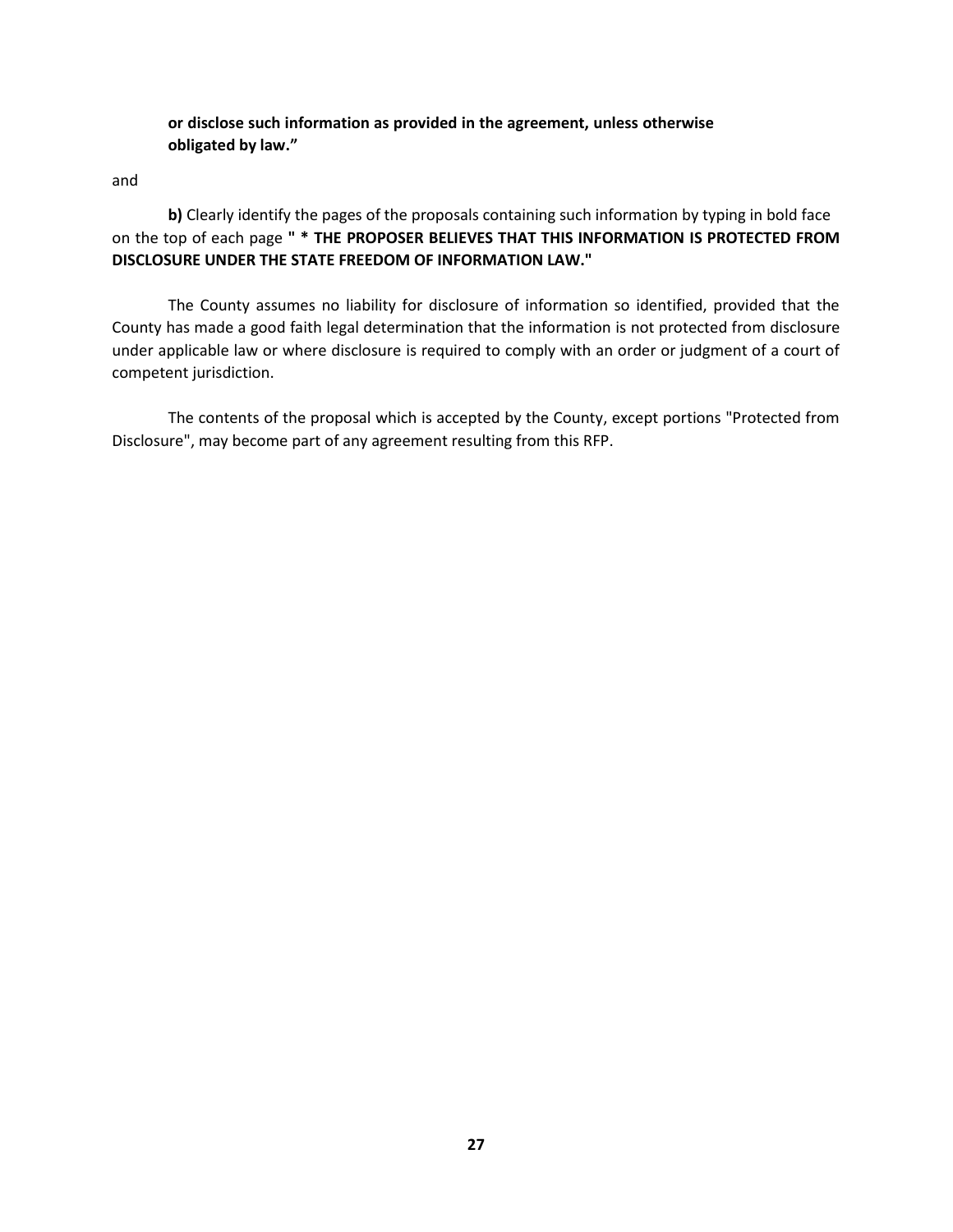#### **SCHEDULE A**

#### **PROPOSER CERTIFICATION**

The undersigned agrees and understands that this proposal and all attachments, additional information, etc. submitted herewith constitute merely an offer to negotiate with the County of Erie and is NOT A BID. Submission of this proposal, attachments, and additional information shall not obligate or entitle the proposing entity to enter into a service agreement with the County of Erie for the required services. The undersigned agrees and understands that the County of Erie is not obligated to respond to this proposal nor is it legally bound in any manner whatsoever by the submission of same. Further, the undersigned agrees and understands that any and all proposals and negotiations shall not be binding or valid against the County of Erie, its directors, officers, employees or agents unless an agreement is signed by a duly authorized officer of the County of Erie and, if necessary, approved by the Erie County Legislature and Erie County Fiscal Stability Authority and the Office of the County Attorney.

It is understood and agreed that the County of Erie reserves the right to reject consideration of any and all proposals including, but not limited to, proposals which are conditional or incomplete. It is further understood and agreed that the County of Erie reserves all rights specified in the Request for Proposals.

It is represented and warranted by those submitting this proposal that except as disclosed in the proposal, no officer or employee of the County of Erie is directly or indirectly a party to or in any other manner interested in this proposal or any subsequent service agreement that may be entered into.

 **By:** \_\_\_\_\_\_

Proposer Signature

Printed Name and Title

**Date:**  $\blacksquare$ 

 $\overline{\phantom{a}}$